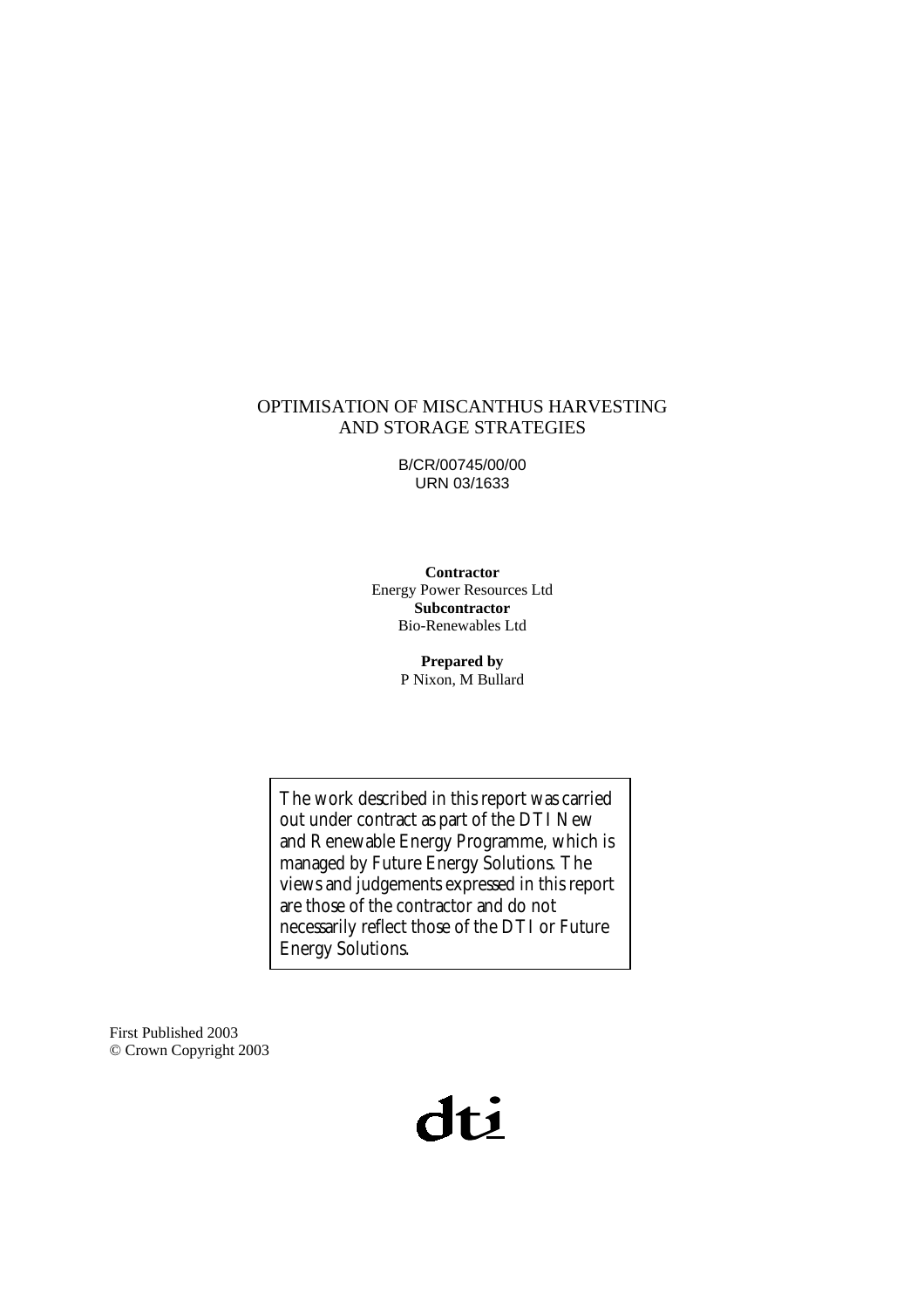#### **SUMMARY**

One of the major constraints to the utilisation of the energy crop miscanthus in the most efficient manner possible for energy production is the sub-optimal development of the harvesting and handling logistics. The report covers the first year of a three year evaluation of miscanthus harvesting and storage systems.

 During the reporting period field studies at two sites were initiated, whereby different cutting/harvesting systems were compared, in factorial combinations of:

 Harvesting/ baling Machinery Timing (autumn or spring harvesting) Post-cut biomass treatment

Experimental miscanthus plots were harvested at Boxworth (Cambridgeshire) and Woburn (Bedfordshire). All autumn harvested plots were cut with either a rape swather or mower conditioner, on 18 October 2001. Cut stems were left in the swath until baling on either 6 November or 6 December. Spring harvest took place on April 4 at 2002 Boxworth and Woburn, with straw left in the swath until 9 April (early baling) or 18 April (late baling). Leaving stems in the swath resulted in no additional drying of biomass. Harvest and baling using the mower conditioner/baler system resulted in significantly greater biomass recovery than using the rape swather/baler system. This was primarily due to the stem splitting achieved in the mower conditioner treatment allowing easier biomass pick-up. Also, the mower conditioner left less biomass in field because the cut height of the mower conditioner was lower, resulting in a much lower yield of stubble left in-field (marginal difference in autumn harvesting but a four-fold difference in the spring harvest). Both harvesting systems were modified in the spring to reduce the cut height successfully. The snapped stems produced by the mower conditioner were far easier for the baler to collect. The mower conditioner produced a swath with different dimensions to that of the rape swather, with the mower conditioner producing a smaller, lower swath. At the end of the first year's work further refinements were considered in harvesting system, including reducing the height of the cutting blades of the mower conditioner and modifying swath structure.

Detailed monitoring of stem drying rate under controlled and ambient conditions in the swath was undertaken at Boxworth in autumn and spring and the data collected consistent with the development of crop drying model.

The impact on future productivity of harvesting at different times and systems in the year was assessed at both sites. Rhizome damage and soil compaction were monitored after both harvests. No evidence of compaction was seen but both harvesting systems damaged rhizome buds (although there were no differences between treatments). It was too early in the project to deduce significant effects of harvest timing.

In summary, significant progress was made in this initial year in improving the harvesting efficiency of miscanthus. The mower conditioner – baler harvesting system was demonstrated to be superior in terms of biomass collection and baling ease and future improvements should focus on this basic system. Swath drying remains to be demonstrated to be a suitable management tool. Within the one season of this experiment the drying rates of the miscanthus were described by the general logistic function  $log E(Y) = \beta^1{}_0 + \beta^1{}_1$  log X.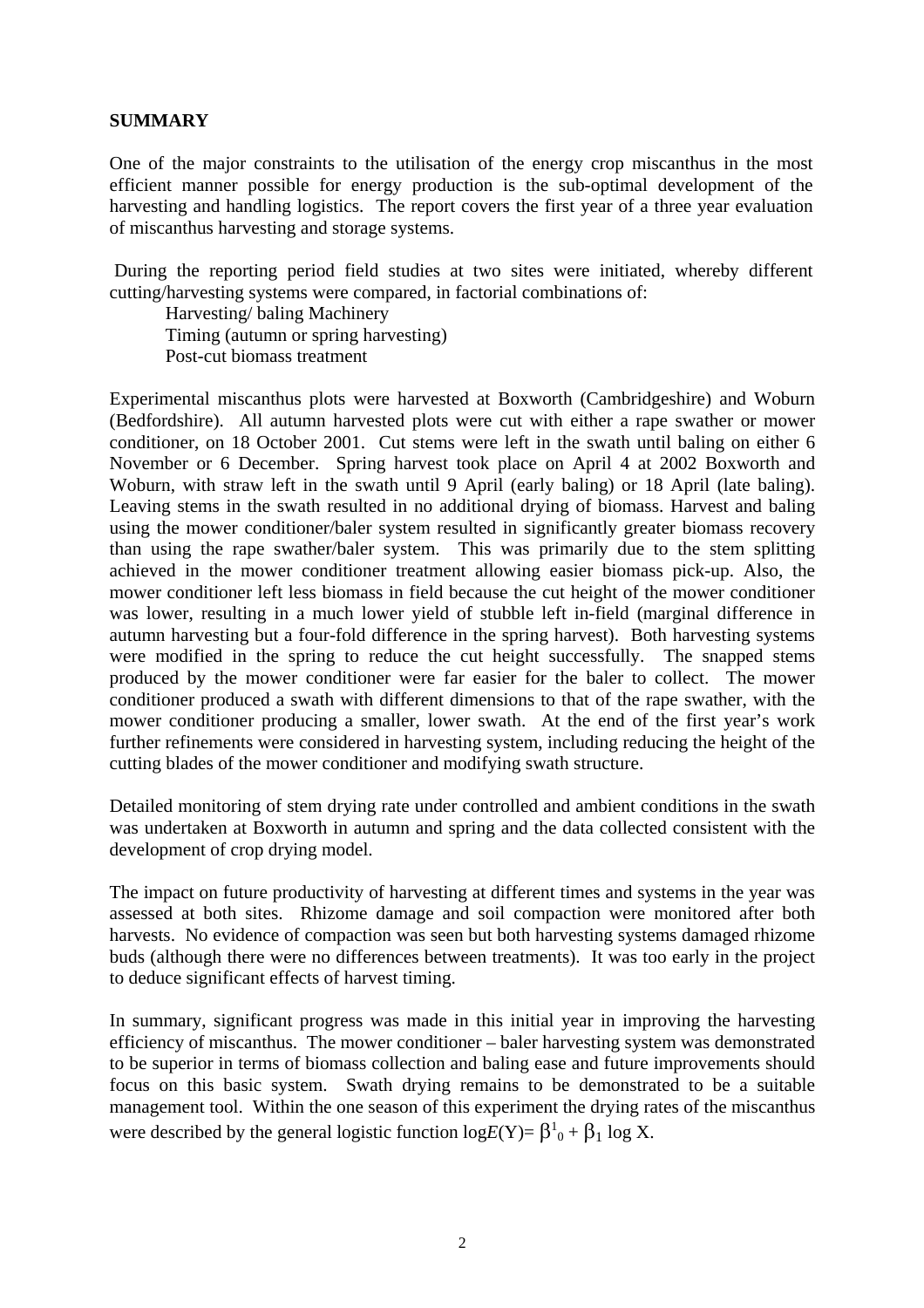More than one season's data is required for the development of a more sophisticated model but the data generated to date will be utilised in future projects to achieve this. The experiment was in too early a stage to draw any conclusions from soil compaction measurements, from rhizome bud damage levels following harvest or from crop nutrient levels at harvest.

This grant has now terminated. Work is continuing, with Bio-Renewables Ltd as grantee, under NRE Programme grant B/CR/00797.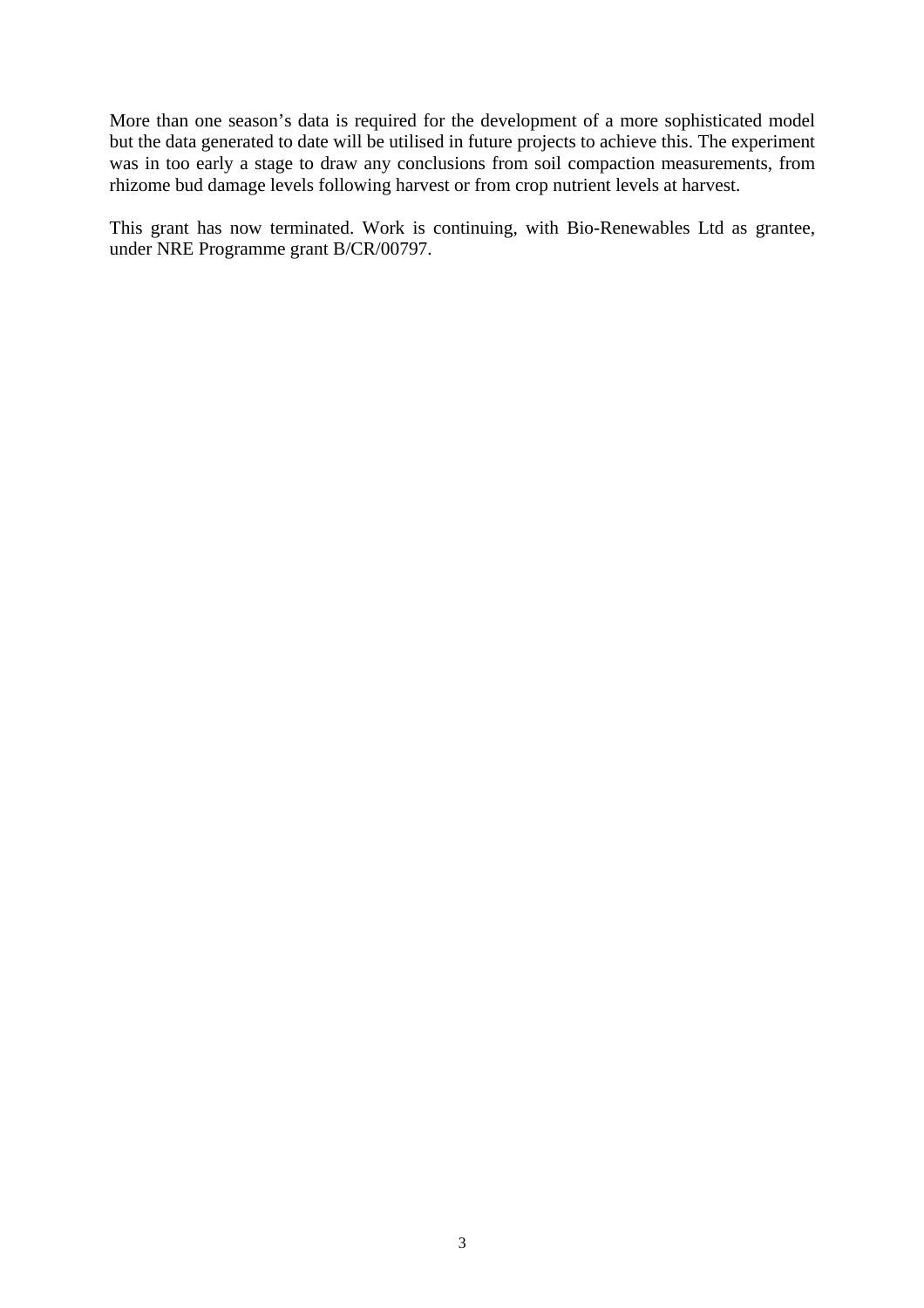## **CONTENTS**

|                         | <b>Background</b>              |    |
|-------------------------|--------------------------------|----|
| $\overline{2}$          | <b>Methods &amp; Materials</b> |    |
| 3                       | <b>Results</b>                 | Q  |
| $\overline{\mathbf{4}}$ | <b>Discussion</b>              | 22 |
| 5                       | <b>References</b>              | 23 |
| 6                       | <b>Annex-</b> trial designs    | 24 |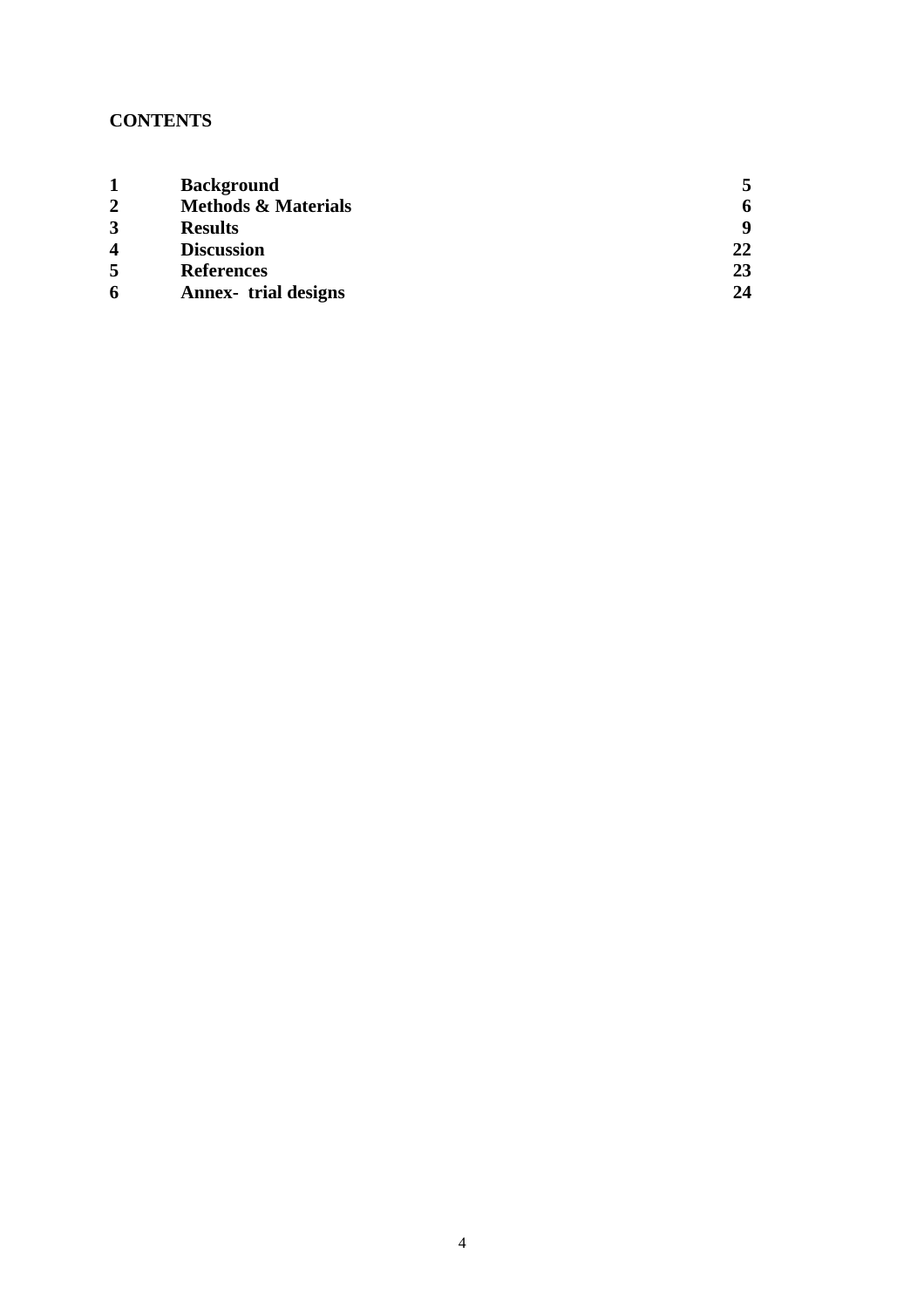## **1. Background**

Miscanthus, a perennial grass that produces cane-like stems, is likely to be suitable for combustion in straw burning and mixed feedstock biomass boilers and has a wide cropping range in the UK (Price *et al.,* 2003). Studies during the last decade have indicated high crop yield potential of this species and miscanthus is now eligible for planting grants under the Energy Crop Scheme of the England Rural Development Programme (Defra, 2001).

Preliminary studies have indicated that miscanthus can be direct cut and baled, or baled following swathing, using conventional grassland and cereal straw harvesting machinery. However, there is still significant uncertainty about the most appropriate time to harvest, the extent of compaction in harvested soils, the chemical and moisture content of baled material and the optimum equipment to use. Early experience of harvesting miscanthus in the UK is that significant amounts of straw and cane remain uncollected.

Existing, unmodified machinery tends to leave a high proportion of biological yield unharvested. Convention indicates that miscanthus should be harvested in February/March on frosted ground. European studies (Jones & Walsh, 2000) have presented evidence supporting harvest windows in January – March in continental Europe However, an autumn harvest may increase the quantity of biological yield recovered, as more leaf will remain attached to stems. It will also provide more likelihood of suitable soil conditions for harvest, thus providing a greater harvest window. The warmer autumn temperatures will also provide a better cropdrying environment. In contrast, autumnal harvests may increase the nutrient off-take of the crop, increasing the risk of power station fouling (Lewandowski & Kicherer, 1997; Jorgenssen, 1997) and increasing the need for additional fertiliser applications to replace crop losses. Very early harvests in autumn may have an effect on crop vigour, if harvest is carried out before soluble carbohydrates have completely translocated to the rhizomes. This project will address all of these issues over a three year timescale.

## *1.1 Objectives*

- To determine the most appropriate harvesting window (autumn or late winter) for efficient biomass recovery.
- To identify the impact of compaction on crop regrowth.
- To refine cutting and baling operations in order to collect the highest proportion of biomass from the field.
- To Identify the behaviour of chopped and baled miscanthus under long term storage in field conditions, and the energetic behaviour of the resultant feedstock.
- To quantify breakdown characteristics; moisture content, spore production and leachate production in bale stacks and chip piles.

This report covers work done in year 1, which concentrates on objectives 1 and 2 and starts collecting information for the other objectives.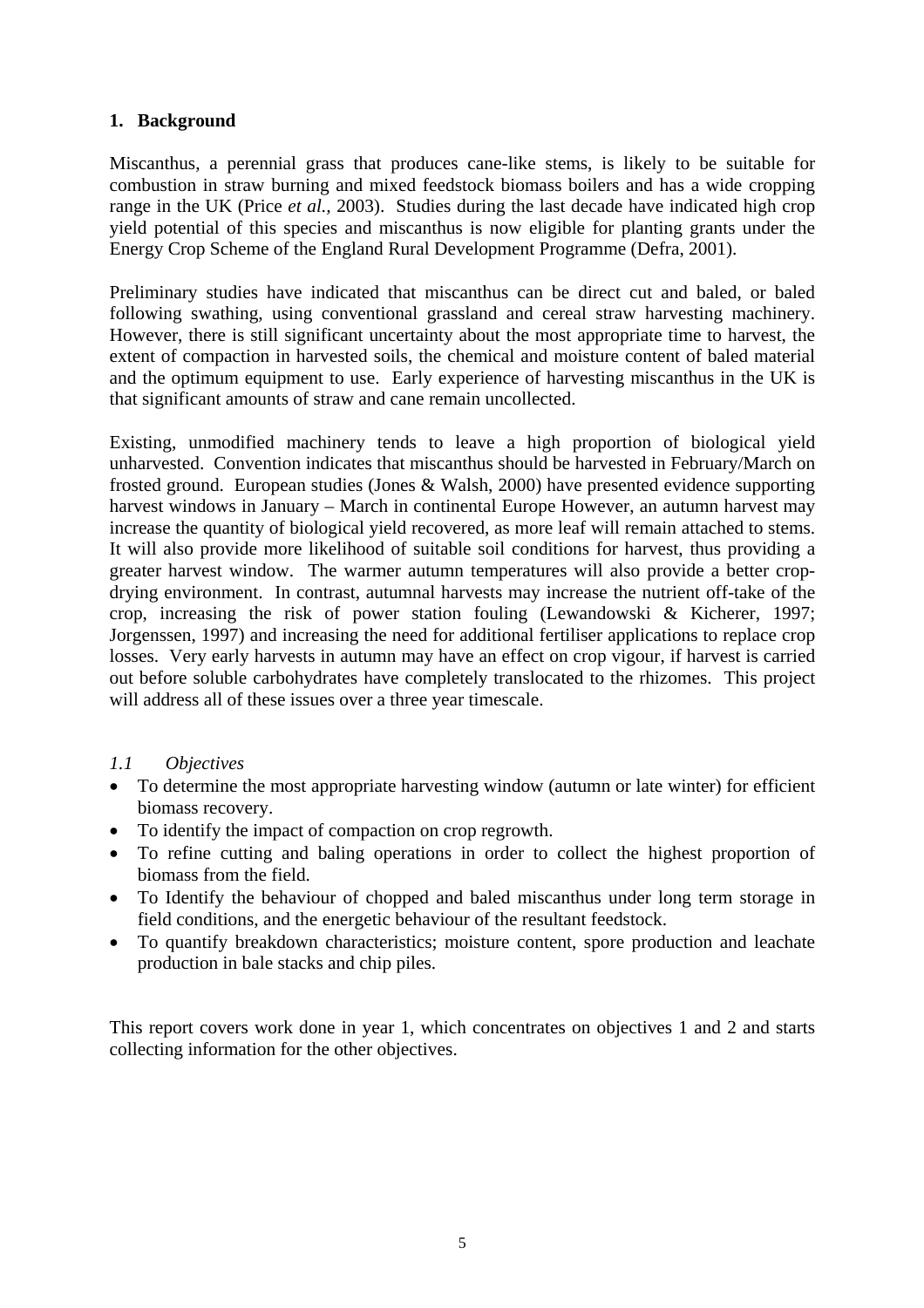## **2. Methods & Materials**

## *2.1 Field trial establishment*

The field work in this study was undertaken in year 1 at two field-scale experimental sites that had been established for previous Defra-funded studies. A subset of all original treatments was used in the current work. The establishment techniques used and experimental design of the entire fields are described below.

## *2.1.1 Experimental design*

The experiment design was split plot, with planting system as the main plot factor and rhizome provenance as the subplot treatments. At each site, three replicate blocks of the following factorial combination of treatments were established:

Planting machine type Semi-automated Potato planter Broadcasting (using a calibrated farmyard manure spreader) Specialist miscanthus planter

Only the Semi-automatic Potato planter and Specialist miscanthus planter plots were utilised in this DTI-funded harvesting study.

## *2.1.2 Rhizome provenance*

 $\overline{a}$ 

Plots were established using miscanthus rhizomes from two sources:

- *a) Miscanthus x giganteus* from UK 1 (ADAS)
- *b) Miscanthus x giganteus* from Denmark (DIAS)

Only plots established with UK provenance were utilised in this DTI-funded harvesting study.

## *2.1.3 Site descriptions and site preparation.*

Two experimental sites were used for this work, in Cambridgeshire (Boxworth) and Bedfordshire (Woburn). Sites were prepared by ploughing in autumn followed by secondary cultivation appropriate for the planting system employed. Full details of each site are given in Table 1.

<sup>1</sup> Previously identified as *M. sacchariflorus* but re-classified (Hodkinson *et al.,* 1997)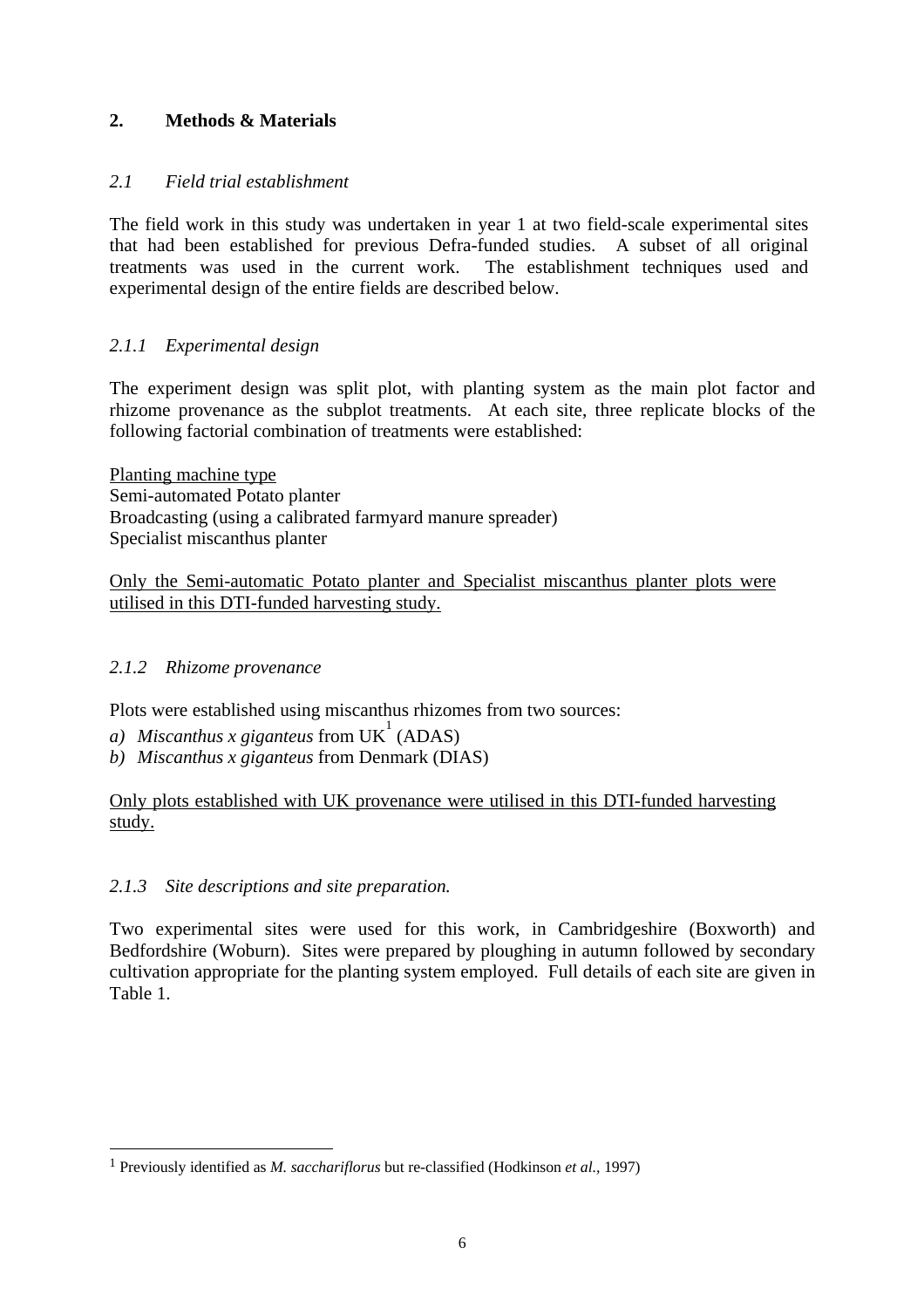Table 1. Experimental site details.

| Site<br>Name    | Grid reference | Soil type               | Altitude<br>(m) | Planting date |
|-----------------|----------------|-------------------------|-----------------|---------------|
| Boxworth 343634 |                | Mainly Hanslope         | 53              | 11 May 2000   |
| Woburn 496045   |                | <b>Stackyard Series</b> | 90              | 16 May 2000   |

The site at Boxworth was maintained by ADAS and at Woburn by IACR. All monitoring work in the DTI-funded harvesting study was undertaken by ADAS.

## *2.1.4 Planting detail*

The target plant density was  $20,000$  plants ha<sup>-1</sup>. Pre-planting test runs established the rhizome size range that could be used with each of the planting systems. The planters were calibrated by simulated planting on shed floors drawing the machinery across at constant speeds.

#### *2.2 Mechanical harvest*

Factorial combinations of cutting/harvesting system and harvest time were examined. The sites were cut using either a Class Rape Swather or a John Deer 1365 mower conditioner in autumn and spring.

Plots were marked out at both Boxworth and Woburn, on 17 October. All autumn harvested plots were then cut-down with either a rape swather or mower conditioner, on 18 October (DM% 29.5 & 28) . On the 6 November the first treatments were baled at both sites (DM% 58.9 & 58). On the 6 December the second treatments were baled (DM% 43 & 48.5). The spring-harvested plots were cut on the 4 April (DM% 85 &77) and all plots baled on 18 April (DM% 86 & 83.5).

The forward speed and workrate were recorded of all mechanical operation on the site. Using a stopwatch to time the progress of each machine along a plot length.

#### *2.3 Stem moisture content*

 A handful of stems were collected from the swath and the bale at each harvest date, and the samples were be put into bags and then sealed and taken back to the ADAS Arthur Rickwood site shortly after cutting for fresh weight determination. The samples were dried in an oven to a constant weight at  $80^{\circ}$ C and the dry weight recorded.

A handful of stems were cut at ground level, and the fresh weight recorded. Then the stems were then store, so that they could naturally dry and then at weekly intervals weighed.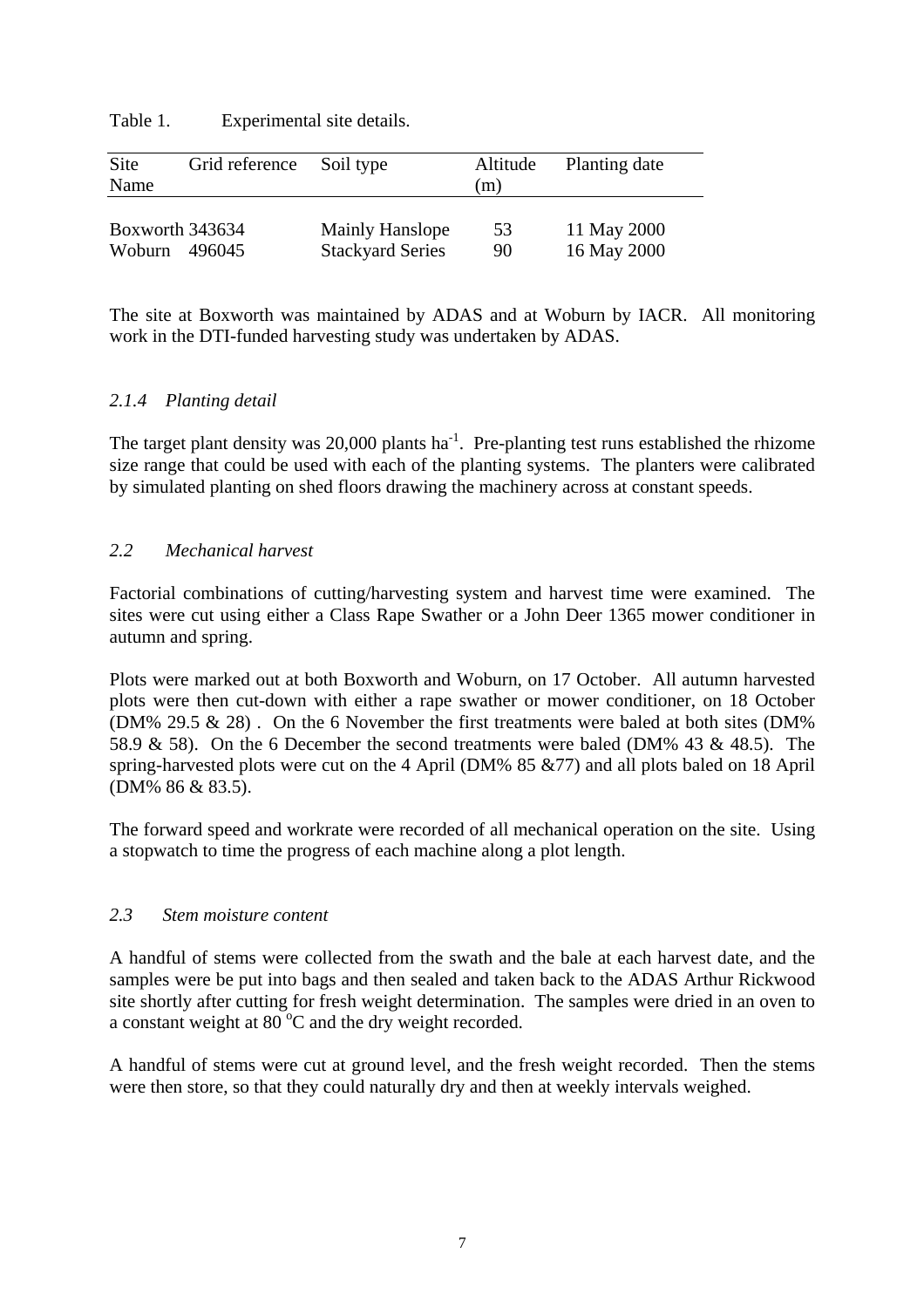#### *2.4 Biomass yield*

Yields were determined by harvesting to ground level all stems within two 3m x 3m areas in each of the replicates. The samples were taken back to ADAS Arthur Rickwood site as soon after cutting and the total fresh weight of the stems in each of the harvest areas was determined. Then a sub sample of 25 stems per replicate was taken and the fresh weight recorded. The stems were then stripped of leaves and the stem and leaf component were separately dried to a constant weight at  $80^{\circ}$ C and the dry weight recorded.

All leaf litter was collected within the 3m x 3m areas in each of the replicates. The total fresh weight of the leaf litter was determined. Then a representative sub sample (c. 1 kg) was taken and the fresh weight recorded. The sub sample was then dried to a constant weight at 80  $^{\circ}$ C and the dry weight recorded.

## *2.5 Soil strength & soil moisture*

The soil strength was measured using a penetrometer. Five readings were taken from three locations in each plot and the mean calculated

Soil gravimetric moisture content was determined by collecting a representative soil sample (c 1 kg) from the top 30 cm of each of the replicates.

#### *2.7 Rhizome condition and weight*

Three plants per sub plot were dug –up to determine the level of rhizome damage after harvest. At all stages of the sampling process the surface of the rhizome mass was protected, until the assessment had been completed. Each plant was washed to remove as much of the soil as possible, but without damaging the new shoots or buds. Once free from soil the number of new shoots per plant were counted and then the number of shoots either damaged, broken or soft to touch was recorded.

#### *2.8 Swath dimension and characteristics*

The height and diameter of every swath was measured. Placing a ruler through the centre of the swath, a record of the height from the ground to the top of the swath was taken. The diameter was measured by placing a measuring device on the outside of the swath on one side and recording the distance to the outside of the other side, at right angles to the row. These measurements were done at 5 points along every swath. The character of the swath was determined by sampling ten stems per swath. The height of each of the stems was recorded and the numbers splits/breaks or other forms of mechanical damage was recorded.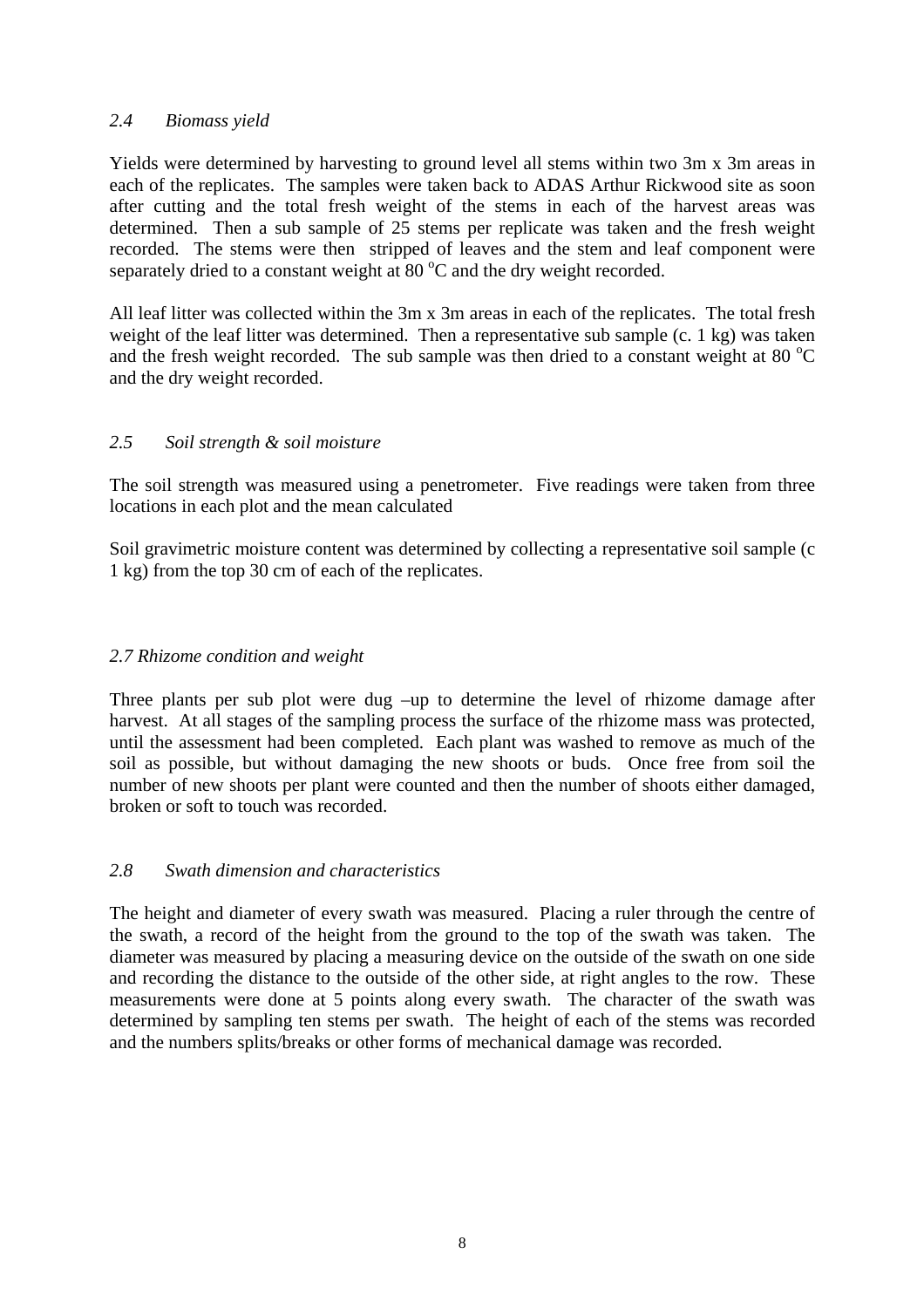#### *2.9 Remaining biomass*

After the crop had been baled, two randomly placed quadrats per plot (2m x 2m) were used to monitor the remaining biomass on site. All leaf litter and remaining stems (down to ground level) were collected within the quadrates. The total fresh weight of the leaf litter and remaining stems were determined soon after harvest. Then a representative sub sample (c 1 kg) was taken and the fresh weight recorded. The sub samples will then be dried to a constant weight at 80 °C and the dry weight recorded for both the leaf litter and remaining stems.

## **3. Results**

## **3.1 Objective 1 - To determine the most appropriate harvesting window (autumn or late winter) for efficient biomass recovery.**

#### *3.1.1 Standing Biomass yields*

The autumn assessment of standing yield of crops at the two experimental sites is presented in Table 2. Woburn was harvested on 19 October 2001 and Boxworth on 20 November. The sub plot information (type of planting technique used) is included since the planting techniques affected crop yield and these data allow comparison of how the cutting/harvesting systems coped with different quantities of biomass. Yields at Boxworth were significantly lower than at Woburn (P<0.001) and presented different technical challenges to the cutting and harvesting machinery. At Boxworth, efficient collection of the biomass was more difficult due to the lack of crop volume. There was proportionately more leaf material than stem in the Boxworth crop than Woburn. This is a common finding with Miscanthus – as the crop matures so the proportion of ratio of stem to leaf increases. The Woburn stem:leaf ratio was considered to resemble that of a mature crop (Bullard, Nixon & Heath, 1995).

Table 2. Estimated yields of *Miscanthus x giganteus* (odt/ha/yr based on 10 plants/plot sampled) in autumn 2001 at Woburn and Boxworth.

| Planter<br>Technique  | <b>Boxworth</b> |                     | <b>Woburn</b> |           |
|-----------------------|-----------------|---------------------|---------------|-----------|
|                       | Yield           | $\mathbb{I}\%$ stem | Yield         | $\%$ stem |
| Potato planter   1.75 |                 |                     | 6.88          |           |
| Hvidsted              | 2.39            |                     | 8.42          |           |
| Mean                  | 2.07            | <b>60</b>           | 7.65          |           |

The spring assessment of standing yield of crops at the two experimental sites is presented in Table 3. Woburn was harvested on 3 April 2002 and Boxworth also on 3 April 2002. Yields at Boxworth were again significantly lower than at Woburn (P<0.001). Both Boxworth and Woburn sites indicated slight yield increases from autumn harvests. This is more likely to have been an artefact of within field variation than an actual continuation of crop growth between the two sample periods.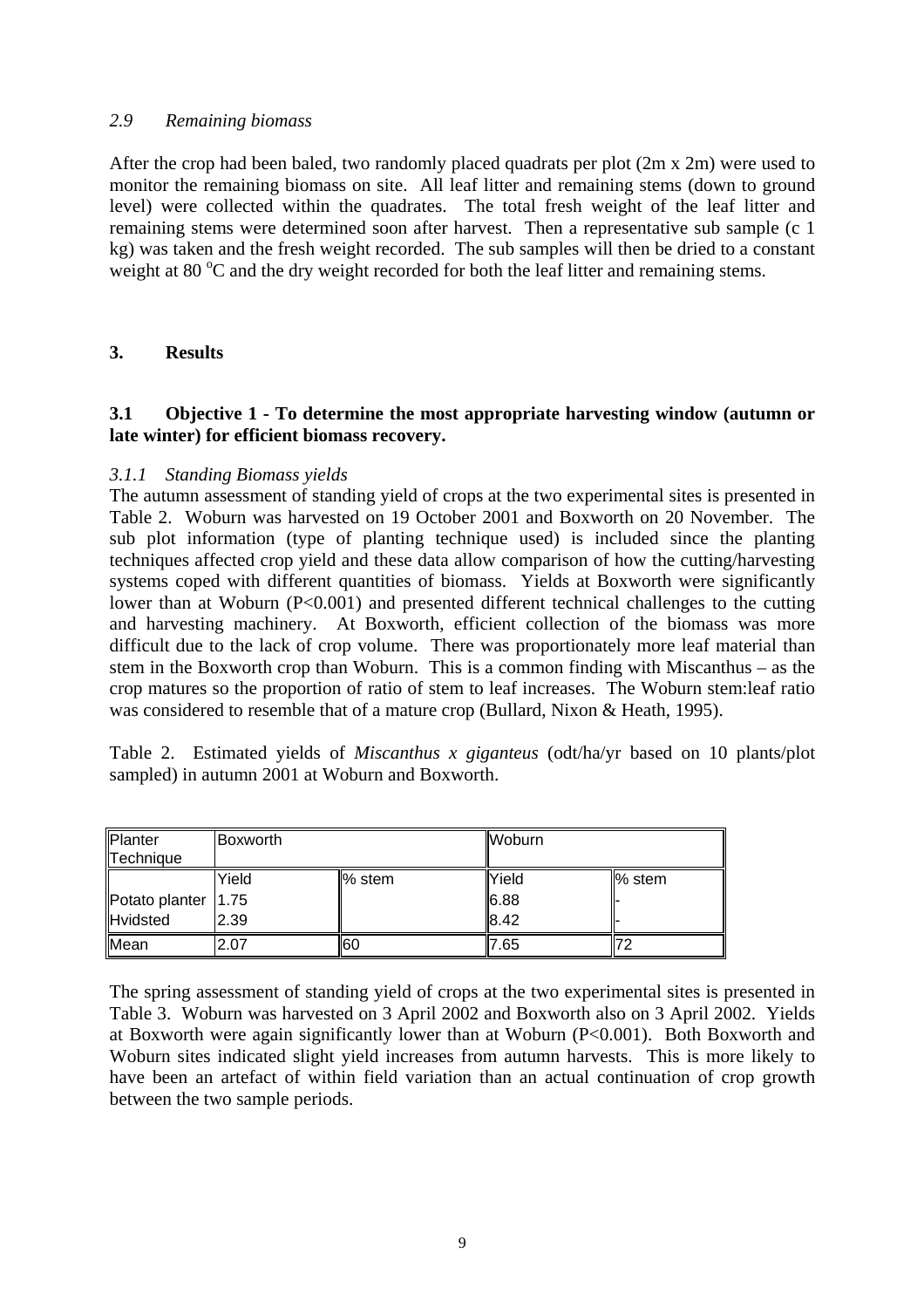Table 3. Estimated yields of *Miscanthus x giganteus* (odt/ha/yr based on 10 plants/plot sampled) in spring 2002 at Woburn and Boxworth.

| Planter             | <b>Boxworth</b> |        | Woburn |        |
|---------------------|-----------------|--------|--------|--------|
| Technique           |                 |        |        |        |
|                     | Yield           | % stem | Yield  | % stem |
| Potato planter 2.92 |                 |        | 8.46   |        |
| <b>Hvidsted</b>     | 3.70            |        | 7.67   |        |
| Mean                | 3.31            | 165    | 8.07   |        |

#### *3.1.2 Post-cutting swath measurements*

The dimensions of the post-cutting swath were measured in order to evaluate the drying environment produced by the two cutting systems. The results are summarised in Table 4 - 6.

Table 4. Estimated swath dimensions of *Miscanthus x giganteus* (cm) in autumn 2001 at Woburn and Boxworth.

|                                          |                                  | Woburn |                                           | Boxworth                  |               |
|------------------------------------------|----------------------------------|--------|-------------------------------------------|---------------------------|---------------|
|                                          |                                  |        | Average width Average depth Average width |                           | Average depth |
| Cutting technique                        | $\text{Planting technique}$ (cm) |        | (cm)                                      | $\mathsf{l}(\mathsf{cm})$ | (cm)          |
| Mower conditioner Hvidsted machine 151.7 |                                  |        | 26.2                                      | 136.9                     | 13.4          |
| Mower conditioner Potato planter         |                                  | 163.1  | 31.6                                      | 205.8                     | 22.2          |
| Rape swather                             | Hvidsted machine 195.3           |        | 36.2                                      | 191.8                     | 31.6          |
| Rape swather                             | Potato planter                   | 192.5  | 39.4                                      | 185.7                     | 23.6          |

Table 5. Average autumn-cut swath dimensions for each harvester, both sites.

|                   | Average width | Average depth |
|-------------------|---------------|---------------|
|                   | (cm)          | (cm)          |
| Mower conditioner | 164.4         | 23.3          |
| Rape swather      | 191.3         | 32.7          |

Table 6. Estimated swath dimensions of *Miscanthus x giganteus* (cm) in spring 2002 at Woburn and Boxworth.

|                   | <b>Woburn</b>               |                           | <b>IBoxworth</b> |               |
|-------------------|-----------------------------|---------------------------|------------------|---------------|
|                   | Average width Average depth |                           | Average width    | Average depth |
|                   | $\mathsf{I}(\mathsf{cm})$   | $\mathsf{l}(\mathsf{cm})$ | I(cm)            | l(cm)         |
| Mower conditioner | 180.8                       | 11.4                      | 180.97           | 8.17          |
| Rape swather      | 194.6                       | 23.7                      | $\ 201.39$       | 12.53         |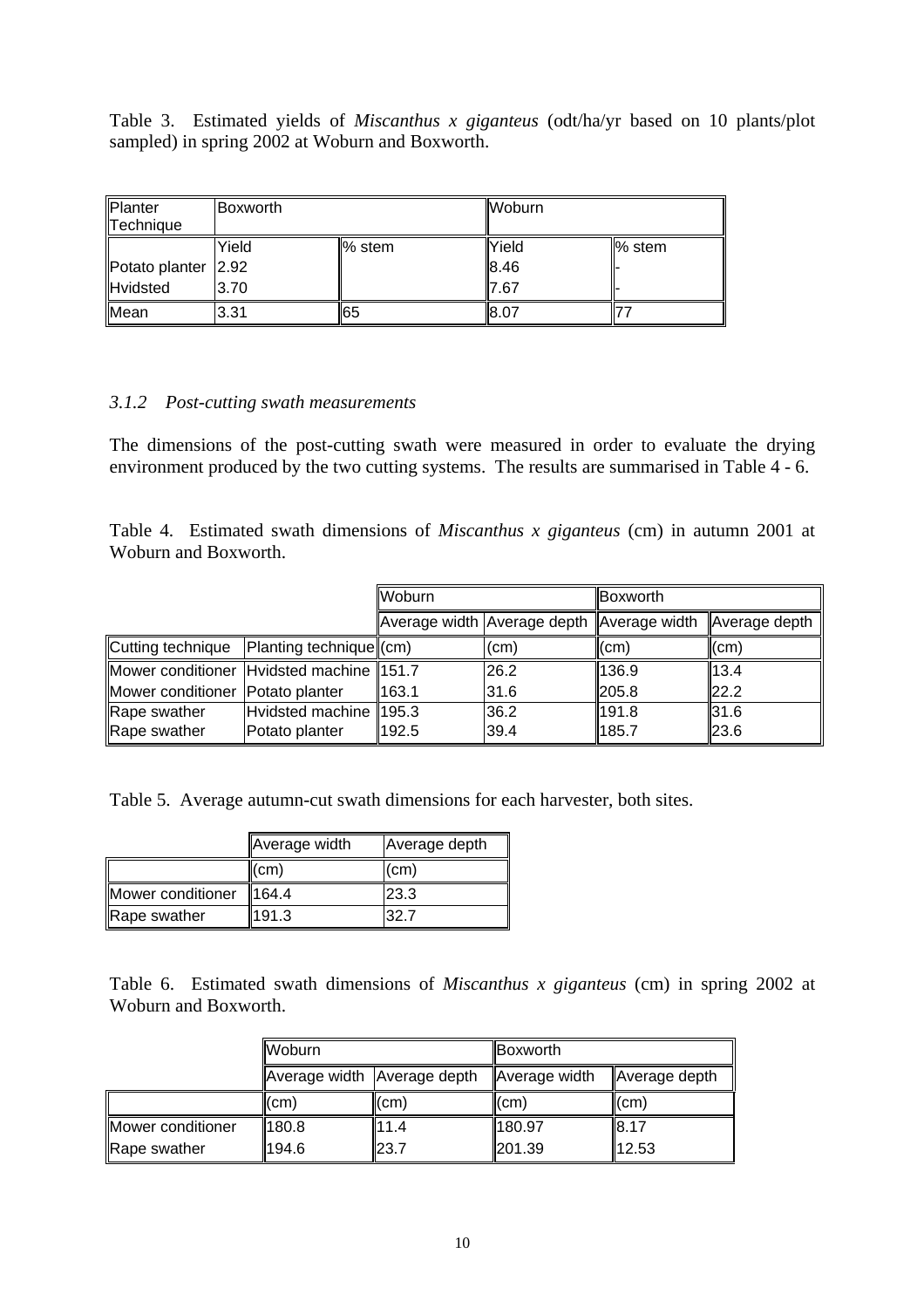## *3.1.3 Stem damage during harvesting*

The degree of stem 'conditioning' achieved during cutting can have important effects on the drying characteristics, biomass recovery and ease of baling and final bale density. In order to evaluate this, ten stems per sub-plot were assessed for stem length, number of leaves and number of cuts or breaks, following cutting. A data summary is presented in Table 7.

Table 7. Stem damage and leaf retention of *Miscanthus x giganteus* following cutting using different systems in autumn 2001 and spring 2002 at Woburn.

|                  | Autumn 2001 harvest |               |                                   | Spring 2002 harvest |     |                         |
|------------------|---------------------|---------------|-----------------------------------|---------------------|-----|-------------------------|
| <b>Harvester</b> | Average             |               | Average no. Average no.   Average |                     |     | Average no. Average no. |
|                  | <b>stem</b>         | length leaves | breaks/                           | stem length leaves  |     | breaks/                 |
|                  | (cm)                |               | damage                            | (cm)                |     | <b>Idamage</b>          |
| <b>Mower</b>     | 152.0               | 2.2           | 1.9                               | 136.8               | 0.0 | $\mathsf{I1.0}$         |
| Conditioner      |                     |               |                                   |                     |     |                         |
| Swather          | 174.3               | 4.4           | 0.4                               | 150.7               | 0.3 | 0.3                     |
|                  |                     |               |                                   |                     |     |                         |

#### *3.1.4 Stubble yields*

.

Following harvest of the miscanthus lying in swaths an assessment of stubble yield and leaf litter yield was undertaken (Table 8).

Table 8. Stubble yields (stubble + leaf litter) of *Miscanthus x giganteus* (odt/ha/yr) in a) autumn 2001 and b) spring 2002 at Woburn and Boxworth (data presented is an average of two planting techniques).

| a)                      | <b>I</b> Woburn                                                                                       |    | <b>IBoxworth</b> |      |
|-------------------------|-------------------------------------------------------------------------------------------------------|----|------------------|------|
|                         | $\parallel$ DM yield (t/ha) $\parallel$ % of Total yield DM yield (t/ha) $\parallel$ % of Total yield |    |                  |      |
| Mower conditioner   1.5 |                                                                                                       | 19 | 10.56            |      |
| <b>Rape Swather</b>     | II2.1                                                                                                 | 26 | $I$ 0.63         | ll30 |

| $\mathsf{b}$           | <b>IWoburn</b>                                                                            |    | <b>IBoxworth</b> |    |
|------------------------|-------------------------------------------------------------------------------------------|----|------------------|----|
|                        | $\Vert$ DM yield (t/ha) $\Vert\%$ of Total yield DM yield (t/ha) $\Vert\%$ of Total yield |    |                  |    |
| Mower conditioner 0.12 |                                                                                           | .5 | 10.06            |    |
| Rape Swather           | ).62                                                                                      |    | $I$ 0.23         | ΙĿ |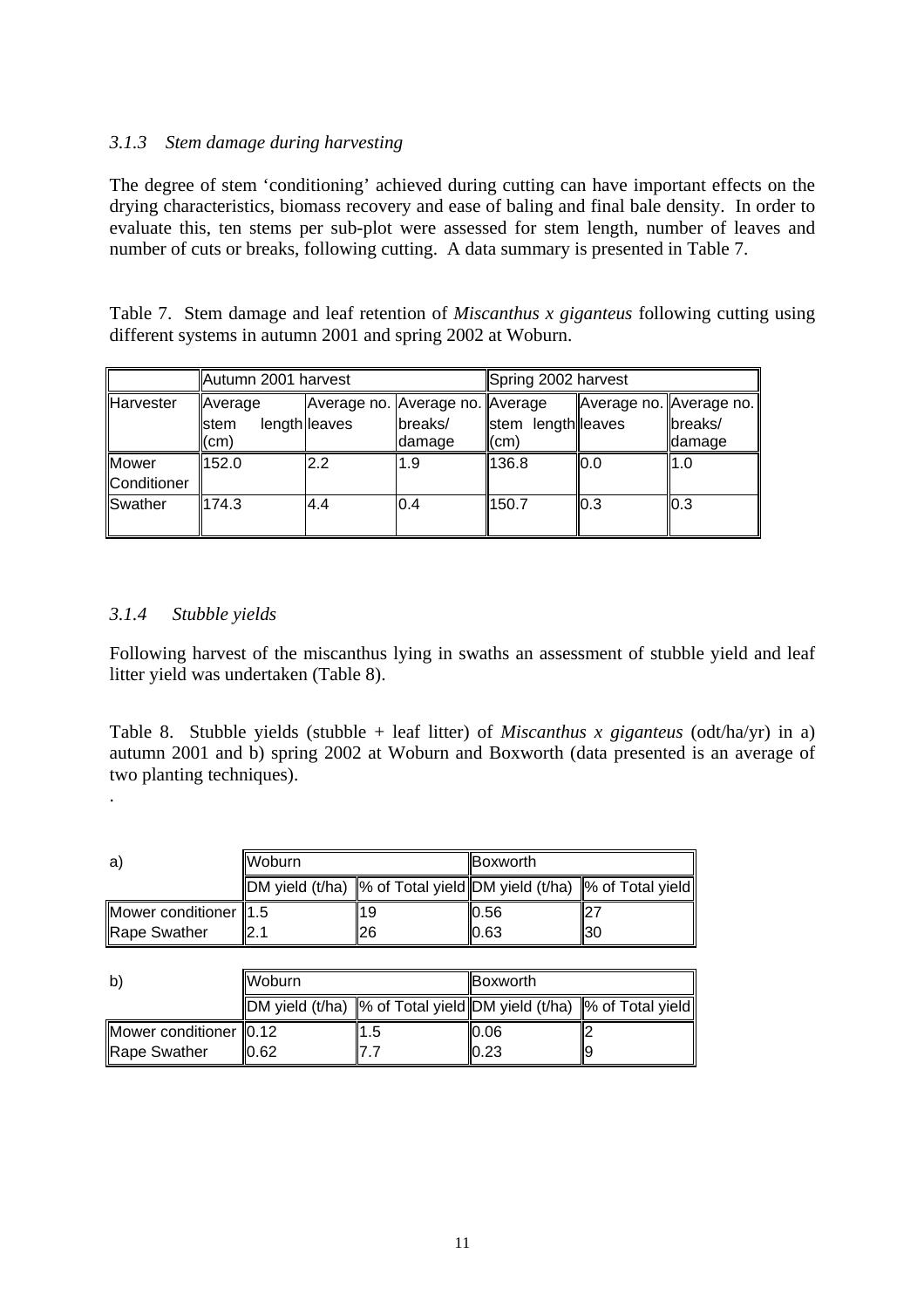### *2.1.5 Harvested yields*

Harvested yield was calculated from the formula

 $Y_h = Y_t - Y_s$ 

Where  $Y_t$  = total biomass assessed from standing crop,  $Y_s$  = Stubble biomass and  $Y_h$  = harvested biomass (Table 9).

Table 9. Harvested yields (stubble + leaf litter) of *Miscanthus x giganteus* (odt/ha/yr) in a) autumn 2001 and b) spring 2002 at Woburn and Boxworth (data presented is an average of two planting techniques).

| a)                     | llWoburn.                                                                                 |     |      |  | <b>Boxworth</b> |  |
|------------------------|-------------------------------------------------------------------------------------------|-----|------|--|-----------------|--|
|                        | $\Vert$ DM yield (t/ha) $\Vert\%$ of Total yield DM yield (t/ha) $\Vert\%$ of Total yield |     |      |  |                 |  |
| Mower conditioner 6.15 |                                                                                           | 180 | 1.51 |  |                 |  |
| Rape Swather           | 15.55                                                                                     | 73  | .44  |  |                 |  |

| b)                     | <b>IWoburn</b>                                                                                                                |     |       |     | <b>IBoxworth</b> |  |
|------------------------|-------------------------------------------------------------------------------------------------------------------------------|-----|-------|-----|------------------|--|
|                        | $\parallel$ DM yield (t/ha) $\parallel$ % of Total yield $\parallel$ DM yield (t/ha) $\parallel$ % of Total yield $\parallel$ |     |       |     |                  |  |
| Mower conditioner 7.95 |                                                                                                                               | 199 | 12.65 | 198 |                  |  |
| <b>Rape Swather</b>    | .44                                                                                                                           | -92 | 2.48  | 192 |                  |  |

## *2.1.6 Cutting speed*

An assessment undertaken at Woburn in autumn indicated that the Mower conditioner (forward speed 1.05 m/s  $+/-$  0.3) cut an equivalent area 28% faster than the oilseed rape swather (forward speed  $0.82$  m/s  $+/- 0.2$ )

## *2.1.7 Crop/swath moisture content*

Assessments were taken of moisture content and rates of moisture loss in miscanthus stems stored either under swath conditions or removed at varying times post harvest and then stored under covered conditions.

Autumn harvested miscanthus (Figures 1 & 2) had an initial dry matter content of 30% at both sites and subsequently dried to 60%. However, rainfall events reduced moisture content back to 30% at the end of the swathing interval at Boxworth, indicating the importance of timing the removal of the miscanthus at the driest period. The re-drying profile following any rain event was determined by the amount of rain received and subsequent climatic conditions, as well as the moisture content of the soil surface.

Dry matter content of the biomass harvested in spring was much higher and more stable to climatic conditions (Figures 3 and 4). These high dry matter contents were higher than normally encountered and were an artefact of a dry early spring combined (probably) with the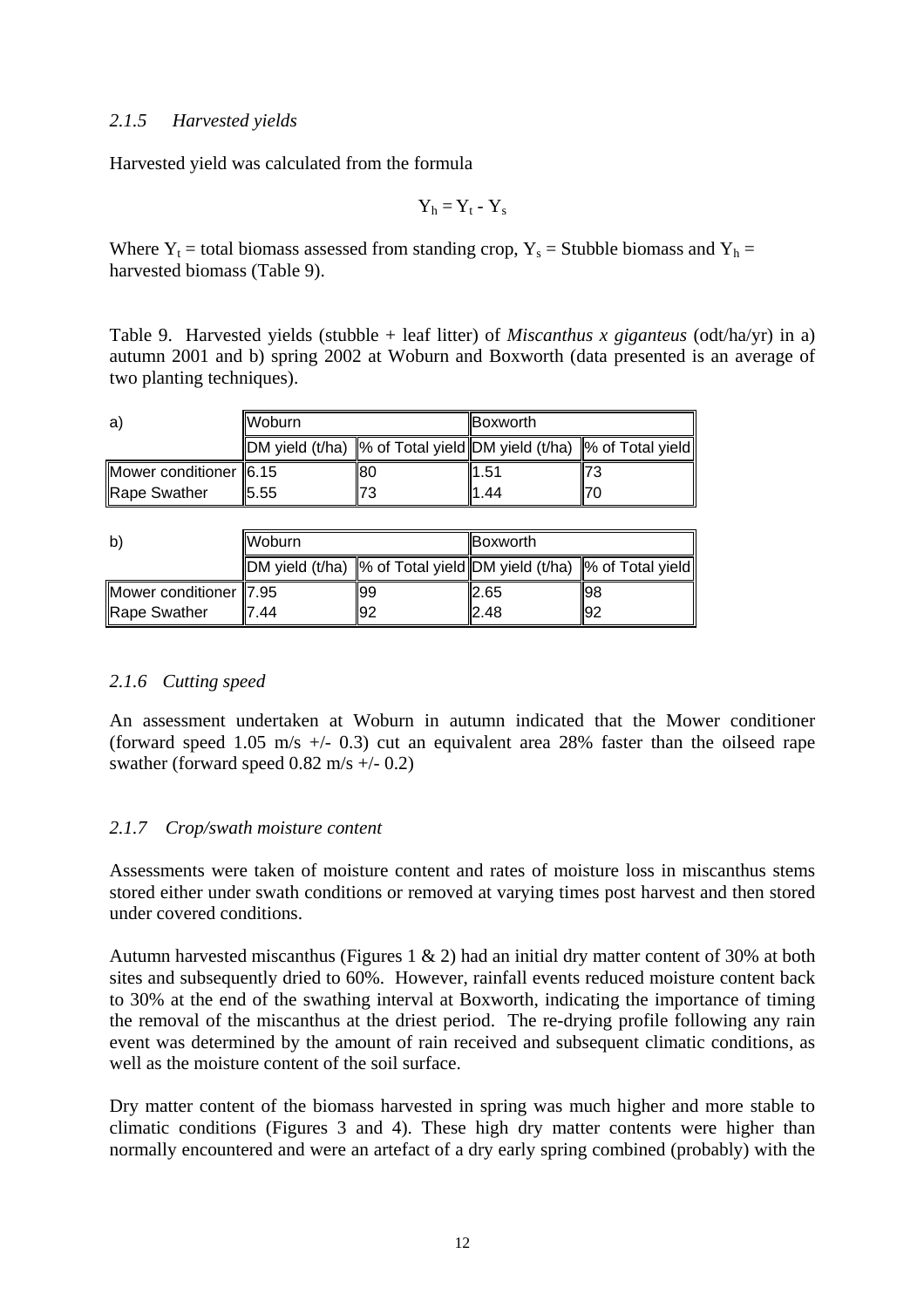immaturity (and thus low stem density) of the miscanthus plants providing a more suitable drying micro-climate. Conventional practice is to bale immediately following cutting; an appropriate strategy in this instance.



Figure 1. Dry matter development of swath over time at Boxworth following autumn cutting



Figure 2. Dry matter development of swath over time at Woburn following autumn cutting.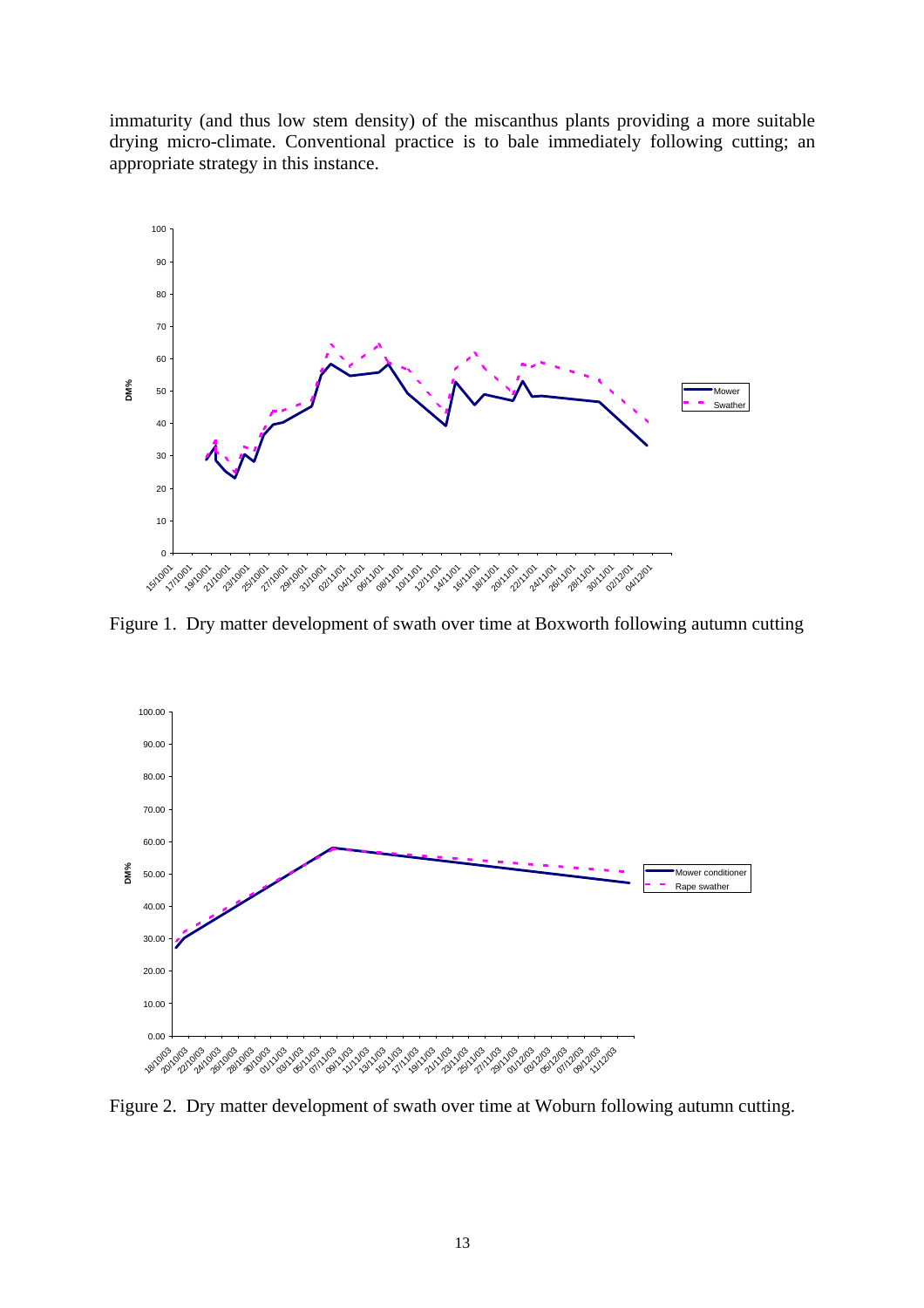

Figure 3. Dry matter development of swath over time at Boxworth following spring cutting.



Figure 4. Dry matter development of swath over time at Woburn following spring cutting.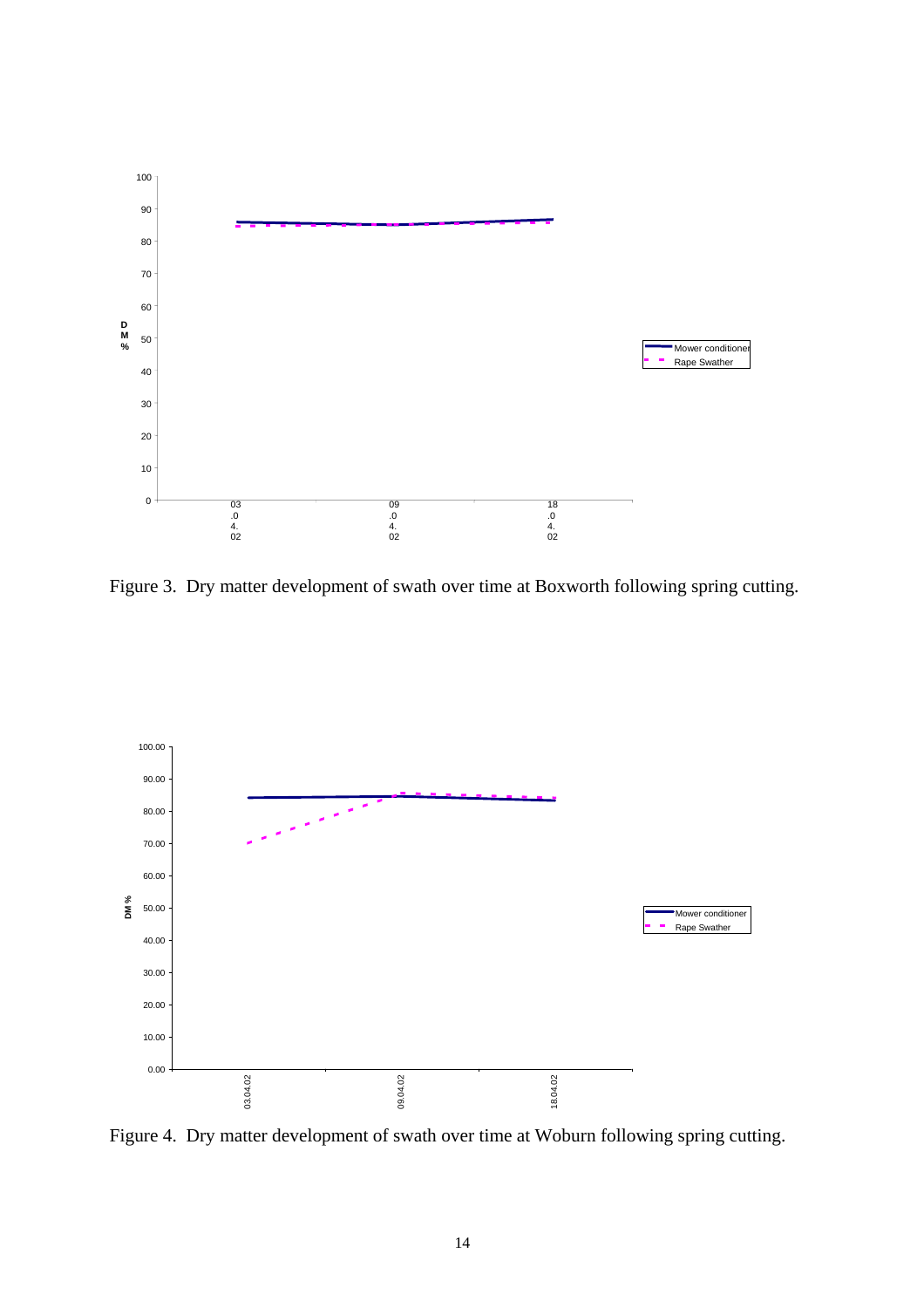#### *2.1.8 Crop drying and swath drying model development*

The moisture loss studies indicated that the moisture loss curves for biomass taken at a range of initial moisture contents was the same, with the general exponential form;

$$
logE(Y) = \beta^1_0 + \beta_1 log X.
$$

The most rapid period of moisture loss was the first 2 days following removal from field. The data indicated that, irrespective of starting moisture content a similar drying curve was shown. However, generally speaking the dryer the material at the beginning of the drying process the higher the dry matter content in the equilibrium phase, and the longer the biomass took to reach equilibrium (Figure 5- 7).



Figure 5. Covered stem crop drying progress curves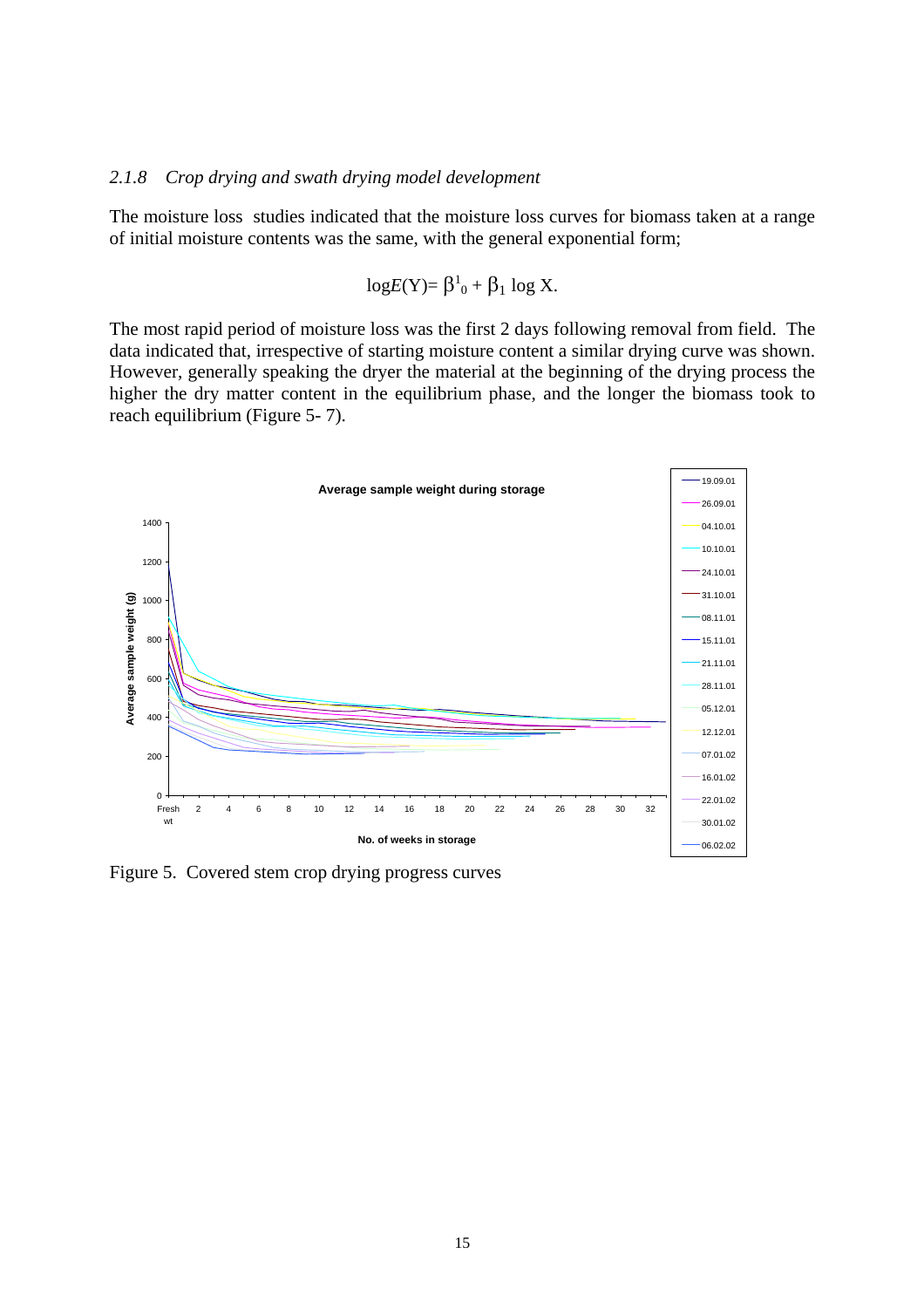**Average fresh sample weight of 10 stems**



Figure 6. Rate of harvested stem drying (Y=969.47  $e^{-0.0117}$ .X)



**Average sample weight over time in storage**

Figure 7. Drying characteristics of biomass sampled from swath at different times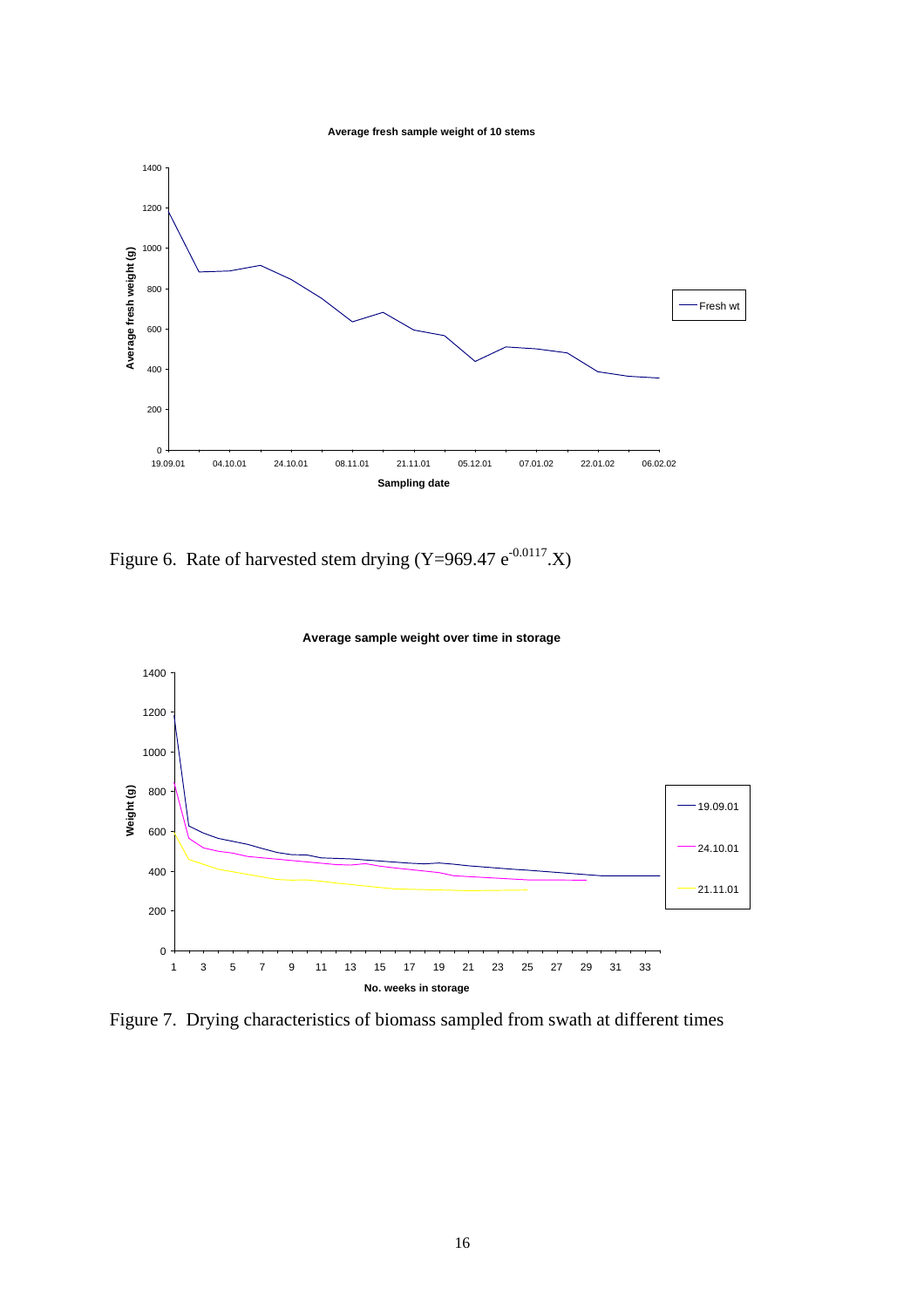#### **3.2 Objective 2 To identify the impact of compaction on crop regrowth**

Three sets of penetrometer readings were taken in each sub-plot on a tractor wheeling, and one set of readings in a control area with no wheelings. The force in kg/cm2 needed to penetrate the ground was then calculated for each harvesting machine, at each depth (Figure 8 & 9).





Figure 8. Soil strength following different autumn harvesting options at Woburn.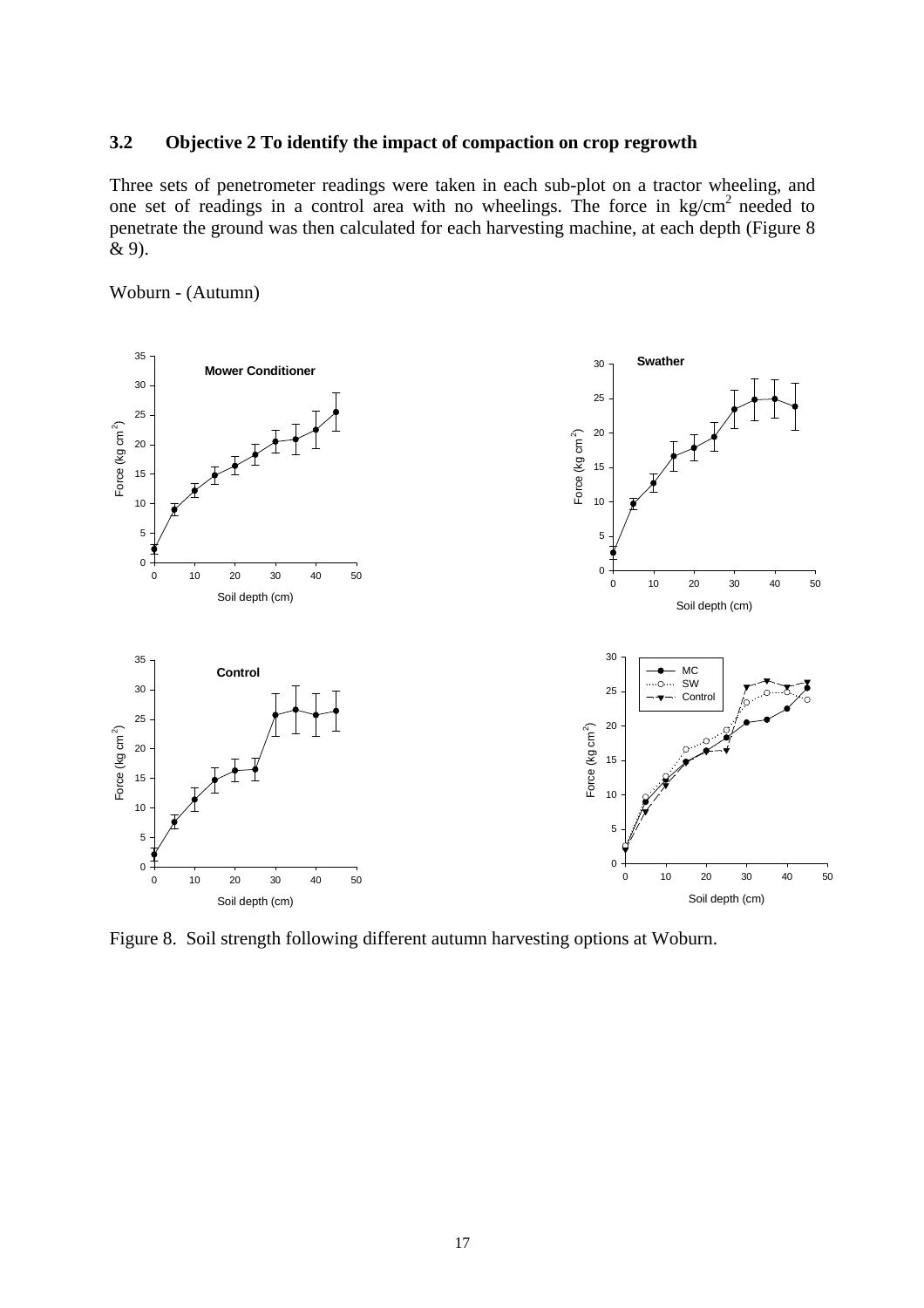

Figure 9. Soil strength following different Spring harvesting options at Woburn.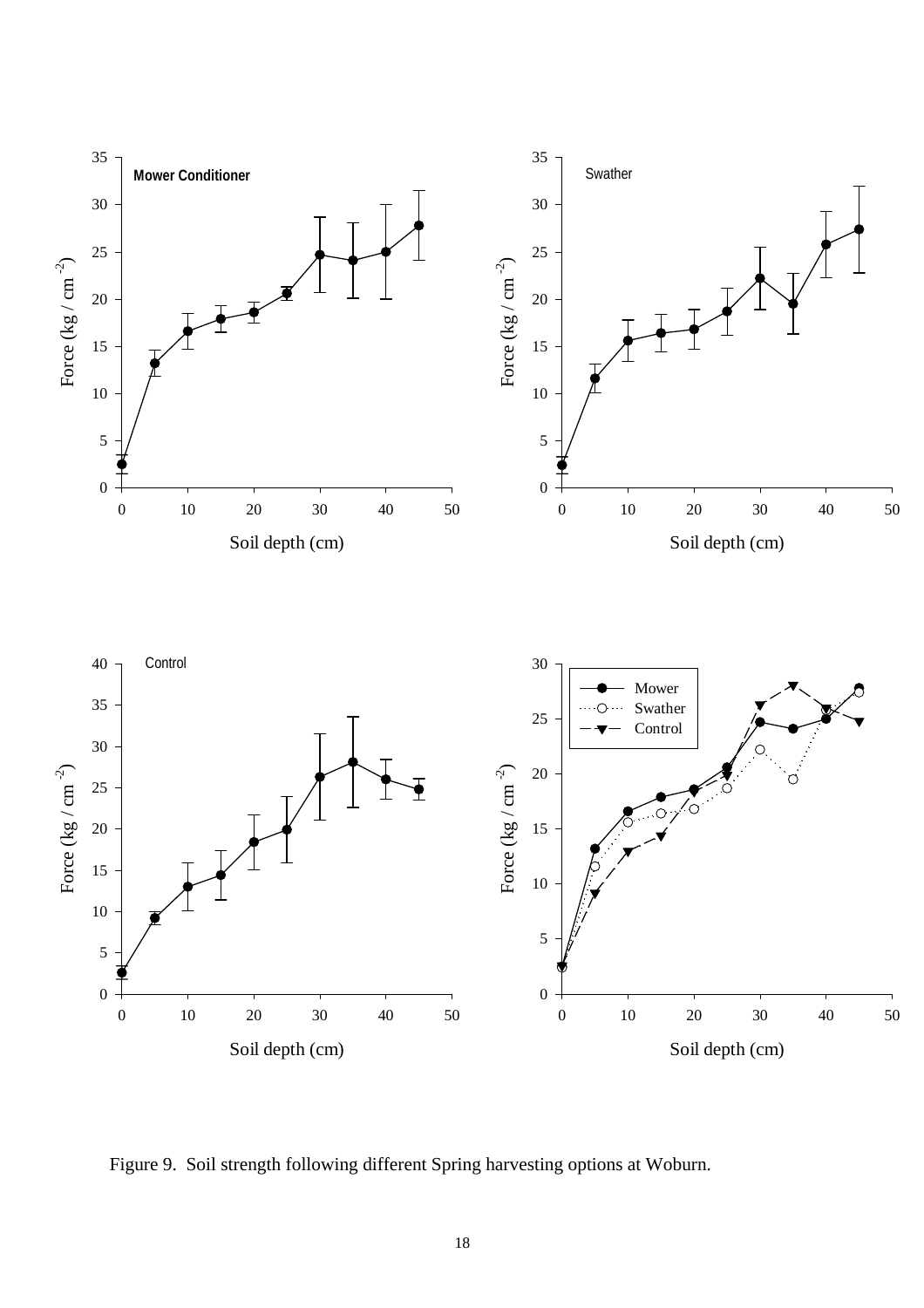

Figure 10. Soil strength following different autumn harvesting options at Boxworth.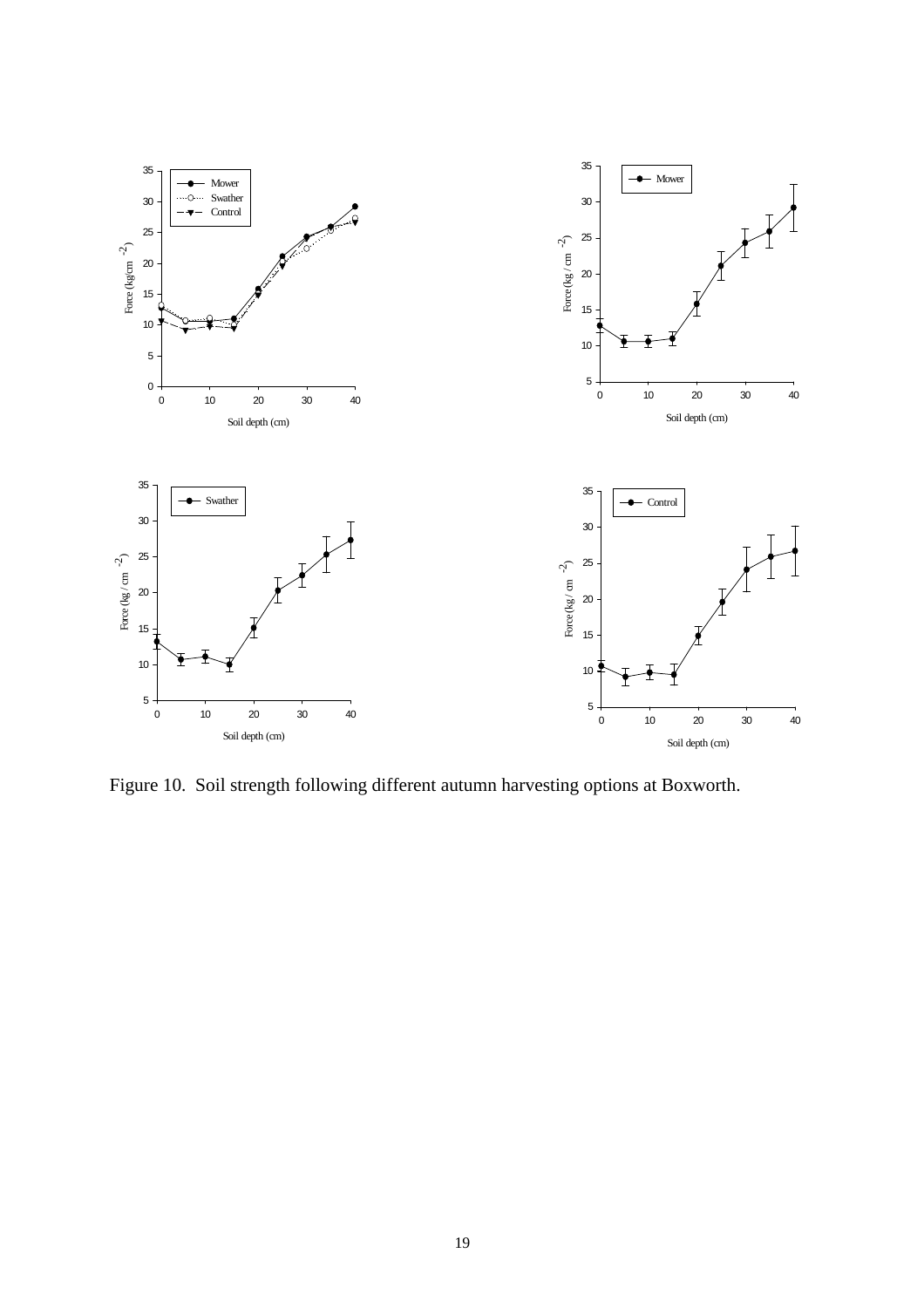

Figure 11. Soil strength following different spring harvesting options at Boxworth.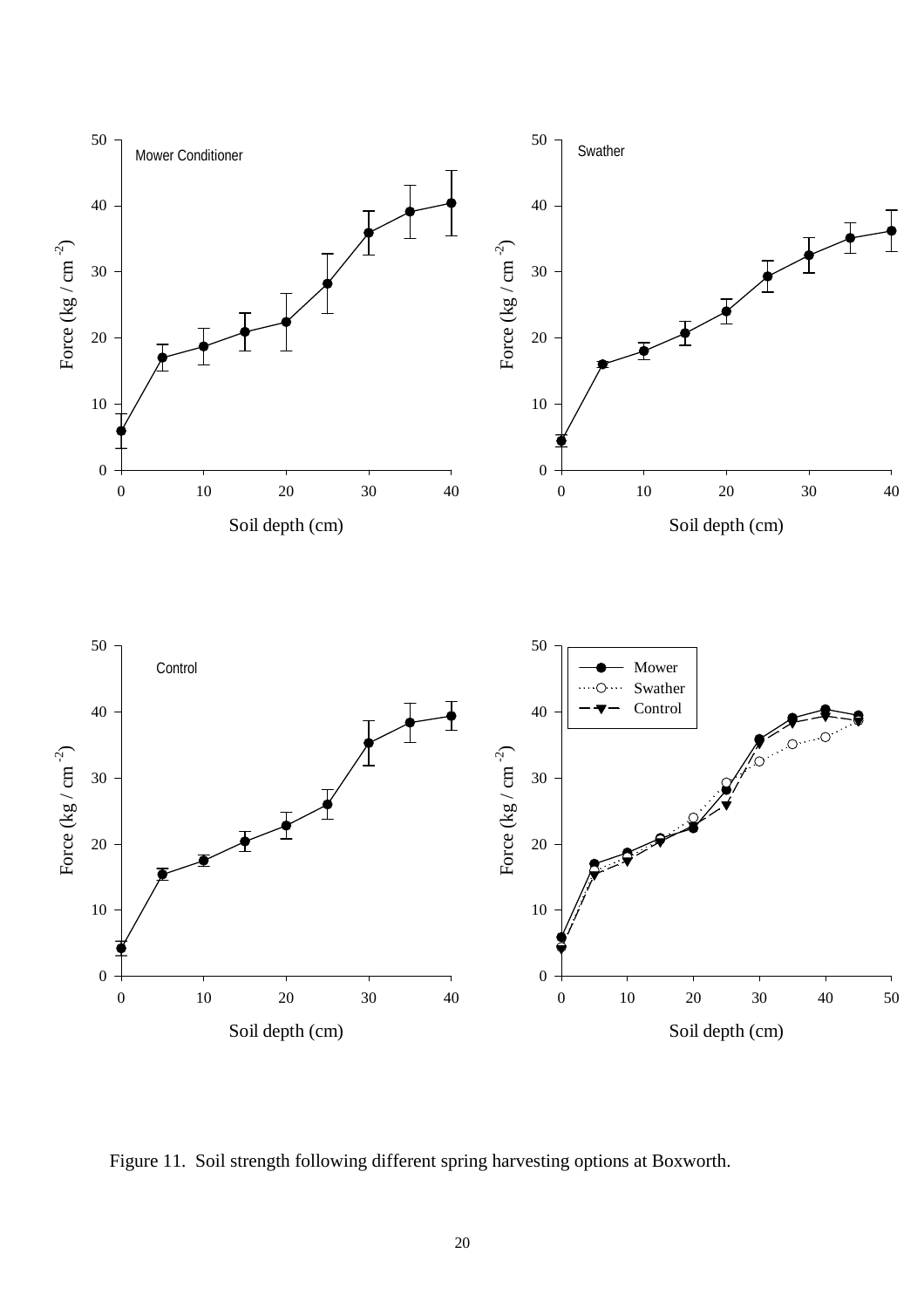#### *3.2.1 Rhizome damage*

After harvesting and baling, six plants were dug up from each plot. Three from an area where the plants had been run over, and three from an area that had not been run over. The soil was washed off the rhizomes using a pressure washer and then the exposed new buds assessed for damage. At both sites that harvesting operation caused significant levels of bud damage, although there were no differences between the cutting systems examined.

Table 10. Percentage of damaged rhizome shoots on miscanthus before and after harvesting operations.

|          | % damaged shoots |          |  |  |  |  |  |  |  |  |
|----------|------------------|----------|--|--|--|--|--|--|--|--|
| Site     | Pre-harvest      | Run over |  |  |  |  |  |  |  |  |
| Boxworth | 9.0              | 19.6     |  |  |  |  |  |  |  |  |
| Woburn   | 16.1             | 27.9     |  |  |  |  |  |  |  |  |
| Average  | 12.5             | 23.7     |  |  |  |  |  |  |  |  |

## **3.3 Objective 3 - To refine cutting and baling operations in order to collect the highest proportion of biomass from the field.**

Video recording were taken of the cutting and baling actions for all systems assessed in the first year.

During the first harvest using the rape swather a number of problems were encounter: -

- 1) the knives stalled
- 2) reel block with material (this problem was solved by moving the reel forward)

Problems with the mower conditioner were also encountered, namely stones being picked-up and thrown through the rear window of the Tractors. Subsequent modifications will minimise this risk.

The use of a tedder was suggested to increase total harvestable yield and to produce a more even swath to enable more efficient baling. This will be investigated in future work.

The average weight of the bales was 520 kg. These bales were slightly shorter than the standard Hesston Bale dimension. Bales being produced from material cut by the rape swather were tended to be rough, in that stems protruded from the side of the bale and then they were handle by the bale handling equipment at the Elean power station - this caused some problems in the power station's bale handling system. No such problems were encountered from bales that had been conditioned.

Given that the fundamentals of the oilseed rape swather cutting systems was found to be fundamentally deficient the technique was discounted for subsequent usage. Consequently machinery modifications focused on the mower-conditioner and Square baling system. Between autumn and spring harvests a number of modifications were made to the cutting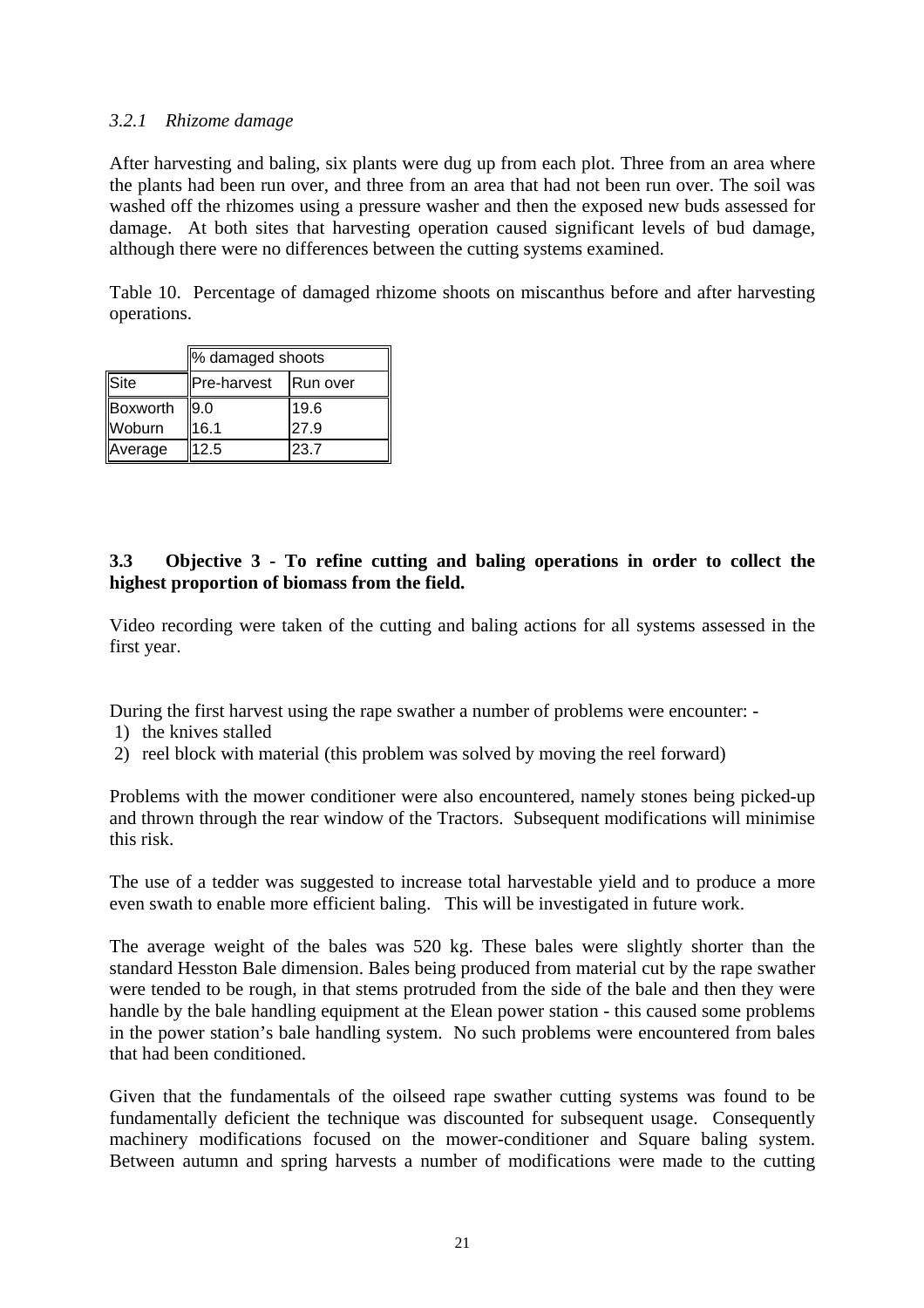height of both the conditioner and the rape swather. In autumn, where a good drying environment was needed for the cut stems the cutters were kept high in order to keep the swath from ground contact. As a consequence stubble heights, and yield, were high. In spring, where direct harvesting was more likely since the standing biomass dry matter content was much higher a low stubble was cut. This consequently boosted recovered yield considerably.

#### **3.4 Objective 4 - To identify the behaviour of chopped and baled miscanthus under long term storage in field conditions, and the energetic behaviour of the resultant feedstock.**

Baled miscanthus was accumulated for this component of the work but no experimentation was undertaken (or anticipated in the work plan) in the first year.

No work on chipped miscanthus for objectives 4 and 5 was initiated in this first year.

## **3.5 Objective 5 - To quantify breakdown characteristics; moisture content, spore production and leachate production in bale stacks and chip piles.**

Baled miscanthus was accumulated for this component of the work but no experimentation was undertaken (or anticipated in the work plan) in the first year

### **4. Discussion**

From the interim report presented and the data gathered it was clear that the mower conditioner/baler combination was the preferred harvesting system because it provided;

- More efficient biomass recovery
- Better swath dimensions
- More rapid activity
- Greater stem conditioning, enabling,
- Better bale formation

Within year, we were able to implement some changes to the harvesting mechanisms which significantly increased the quantity of biomass recovered. The balance between leaving a high stubble, on which an aerated and rapidly drying swath is held, and choosing to cut as close to the ground to maximise biomass recovery (i.e. the compromise between quality and quantity) has not within the first year of the work, been resolved.

The data collected indicate that a swath drying model will be easily achieved. However, more than one season's data are needed before a robust model can be delivered.

## **4.1 Amendments to future workprogramme**

During the course of the first year of this project the industrial sponsor made clear their intentions to discontinue the project at the end of the first twelve month period The work is now being continued as NRE project B/CR/00797.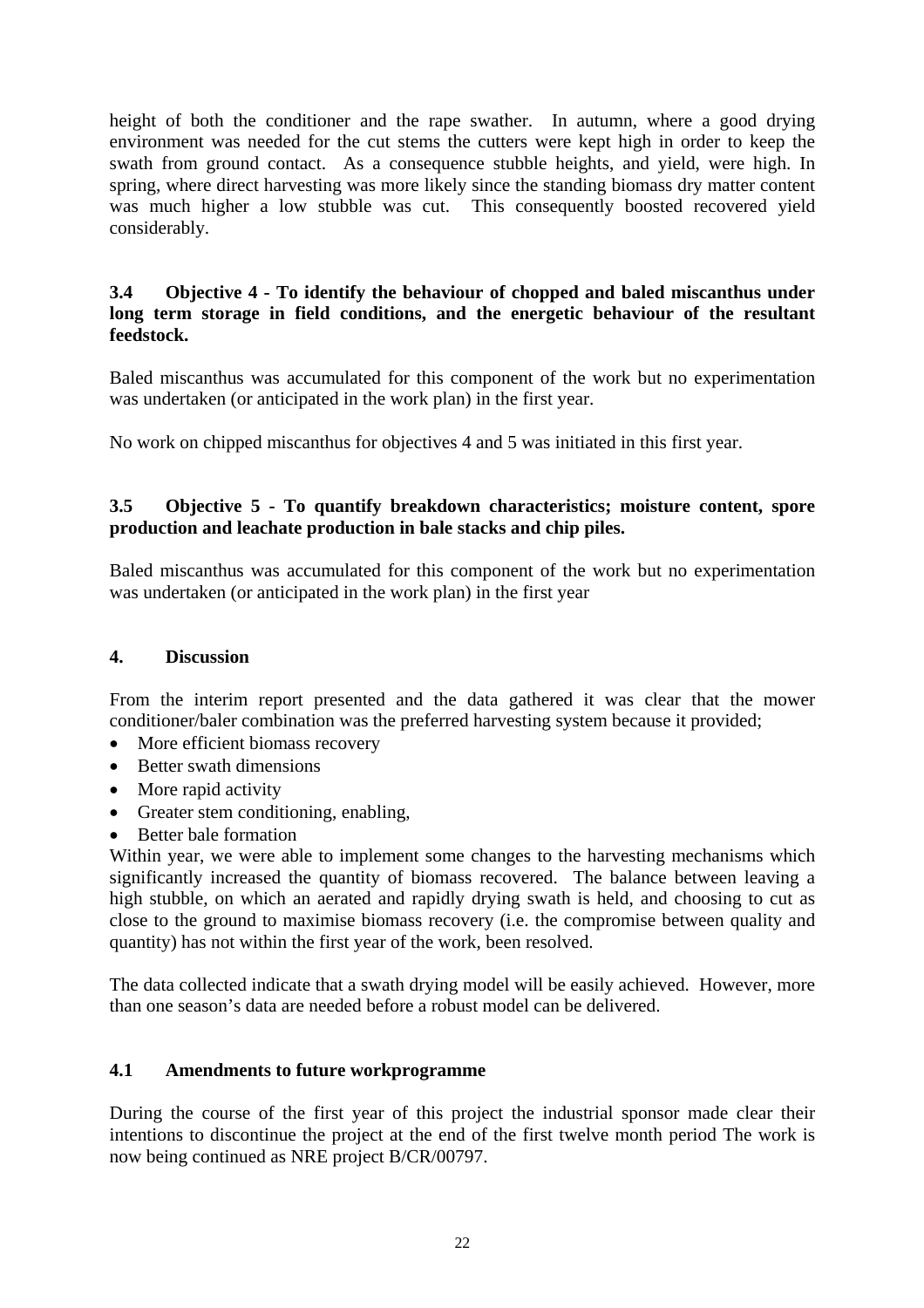### **5. References**

Bullard, M. J., Nixon, P. M. I., and Heath, M. C. (1997). Quantifying the yield of *Miscanthus x giganteus* in the UK. *Aspects of Applied Biology, Biomass and Energy Crops,* **49**, 199-206.

Defra (2001). Energy Crops Scheme Explanatory booklet. HMSO:London.

Jones M & Walsh, M (2000). The Miscanthus Handbook. James & James:London.

Jorgenssen (1997). Genotypic variation in dry matter accumulation and content of N, K and Cl in Miscanthus in Denmark. Biomass & Bioenergy 12 155-169.

Lewandowski & Kicherer (1997). Combustion quality of biomass: practical relevance and experiments to modify the quality of Miscanthus x giganteus. European Journal of Agronomy, 6, 163-177.

L. Price, M. Bullard, H. Lyons, S. Anthony and P. Nixon (2003). Identifying the yield potential of *Miscanthus x giganteus*: An assessment of the spatial and temporal variability of biomass productivity across England and Wales. *Biomass & Bioenergy (published on Web pending printing – www.elsevier.com/locate/biombioe).*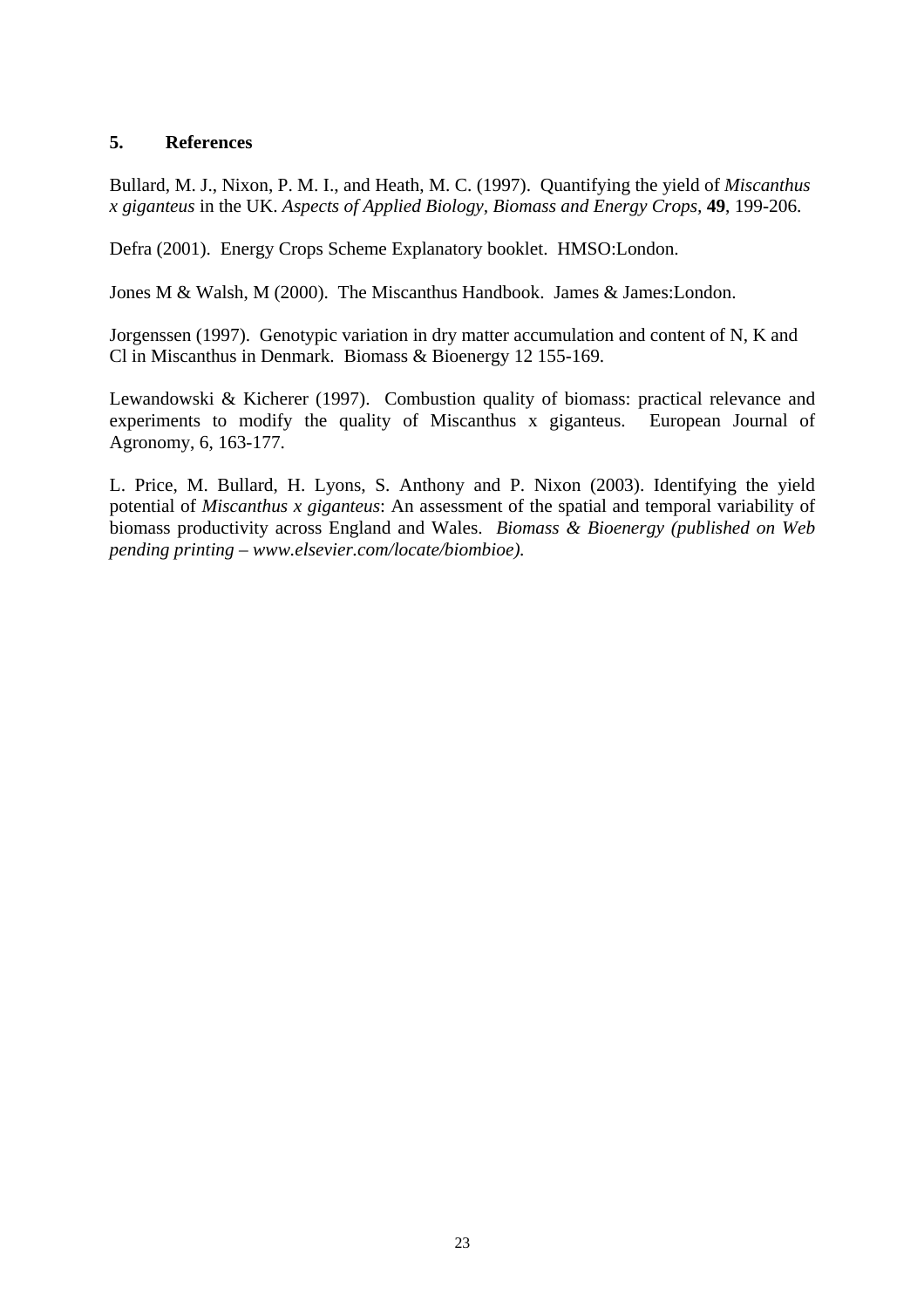## **6. Annex- Trial designs**

## **Trial plan - Boxworth**

|              |              | Plough<br>1<br>M.sacc |              |              |                       | 3                         |                  |              | Potato<br>M.gig             |              |                        |              |                  | 5                     |                         |              | M.gig        | Hvidsted                |                          |              |                  |                        |                         |              |                      |
|--------------|--------------|-----------------------|--------------|--------------|-----------------------|---------------------------|------------------|--------------|-----------------------------|--------------|------------------------|--------------|------------------|-----------------------|-------------------------|--------------|--------------|-------------------------|--------------------------|--------------|------------------|------------------------|-------------------------|--------------|----------------------|
|              | m<br>80 m    | 2                     |              |              | Plough<br>M.gig       |                           |                  |              |                             | 4            |                        |              | Potato<br>M.sacc |                       |                         |              |              | 6                       |                          |              | M.sacc           | <b>Hvidsted</b>        |                         |              |                      |
|              |              |                       |              |              |                       |                           |                  |              |                             | M<br>C<br>48 | M<br>$\mathsf C$<br>47 | S<br>W<br>46 | S<br>W<br>45     | S<br>W<br>44          | M<br>$\mathsf{C}$<br>43 | M<br>C<br>42 | S<br>W<br>41 | M<br>$\mathsf{C}$<br>40 | M<br>C<br>39             | S<br>W<br>38 | S<br>W<br>37     | $\mathbb S$<br>W<br>36 | M<br>$\mathsf{C}$<br>35 | M<br>C<br>34 | <b>SW</b><br>33      |
|              |              | 7                     |              |              | Potato<br>M.sacc      |                           |                  |              |                             | 9            |                        |              | M.sacc           | <b>Hvidsted</b>       |                         |              |              | 11                      |                          |              | Plough<br>M.gig  |                        |                         |              |                      |
|              |              | S<br>W                | M<br>C       | M<br>C       | $\mathsf S$<br>W      | S<br>W                    | M<br>$\mathsf C$ | S<br>W       | M<br>C                      | M<br>C       | S<br>W                 | M<br>C       | S<br>W           | M<br>$\mathbf C$      | S<br>W                  | S<br>W       | <b>MC</b>    |                         |                          |              |                  |                        |                         |              |                      |
|              | m<br>80 m    | 32<br>8               | 31           | 30           | 29<br>Potato<br>M.gig | 28                        | 27               | 26           | 25                          | 24<br>10     | 23                     | 22           | 21<br>M.gig      | 20<br><b>Hvidsted</b> | 19                      | 18           | 17           | 12                      |                          |              | Plough<br>M.sacc |                        |                         |              |                      |
| <b>Hedge</b> | m.<br>:240 m |                       |              |              |                       |                           |                  |              |                             |              |                        |              |                  |                       |                         |              |              |                         |                          |              |                  |                        |                         |              |                      |
|              |              | 13                    |              |              | M.gig                 | Hvidsted                  |                  |              |                             | 15           |                        |              | Plough<br>M.sacc |                       |                         |              |              | 17                      |                          |              | Potato<br>M.gig  |                        |                         |              |                      |
|              | m<br>80 m    | $\overline{14}$       |              |              | M.sacc                | <b>Hvidsted</b>           |                  |              |                             | 16           |                        |              | Plough<br>M.gig  |                       |                         |              |              | 18                      |                          |              | Potato<br>M.sacc |                        |                         |              |                      |
|              |              | M<br>c<br>16          | S<br>W<br>15 | S<br>W<br>14 | M<br>C<br>13          | M<br>C<br>12 <sup>2</sup> | S<br>W<br>11     | S<br>W<br>10 | <b>MC</b><br>9 <sup>1</sup> |              |                        |              |                  |                       |                         |              |              | S<br>W<br>8             | M<br>C<br>$\overline{7}$ | S<br>W<br>6  | M<br>C<br>5      | S<br>W<br>4            | M<br>C<br>3             | M<br>C<br>2  | SW<br>1 <sup>1</sup> |

 <-----------------------40m-------------- <-----------------------40m-------------- <-----------------------40m------------------ ----------> ---------->

MC = Mower Conditioner

Gate the contract of the contract of the contract of the contract of the contract of the contract of the contract of the contract of the contract of the contract of the contract of the contract of the contract of the contr

SW = Swather

------>

results and the contract of the contract of the contract of the contract of the contract of the contract of the